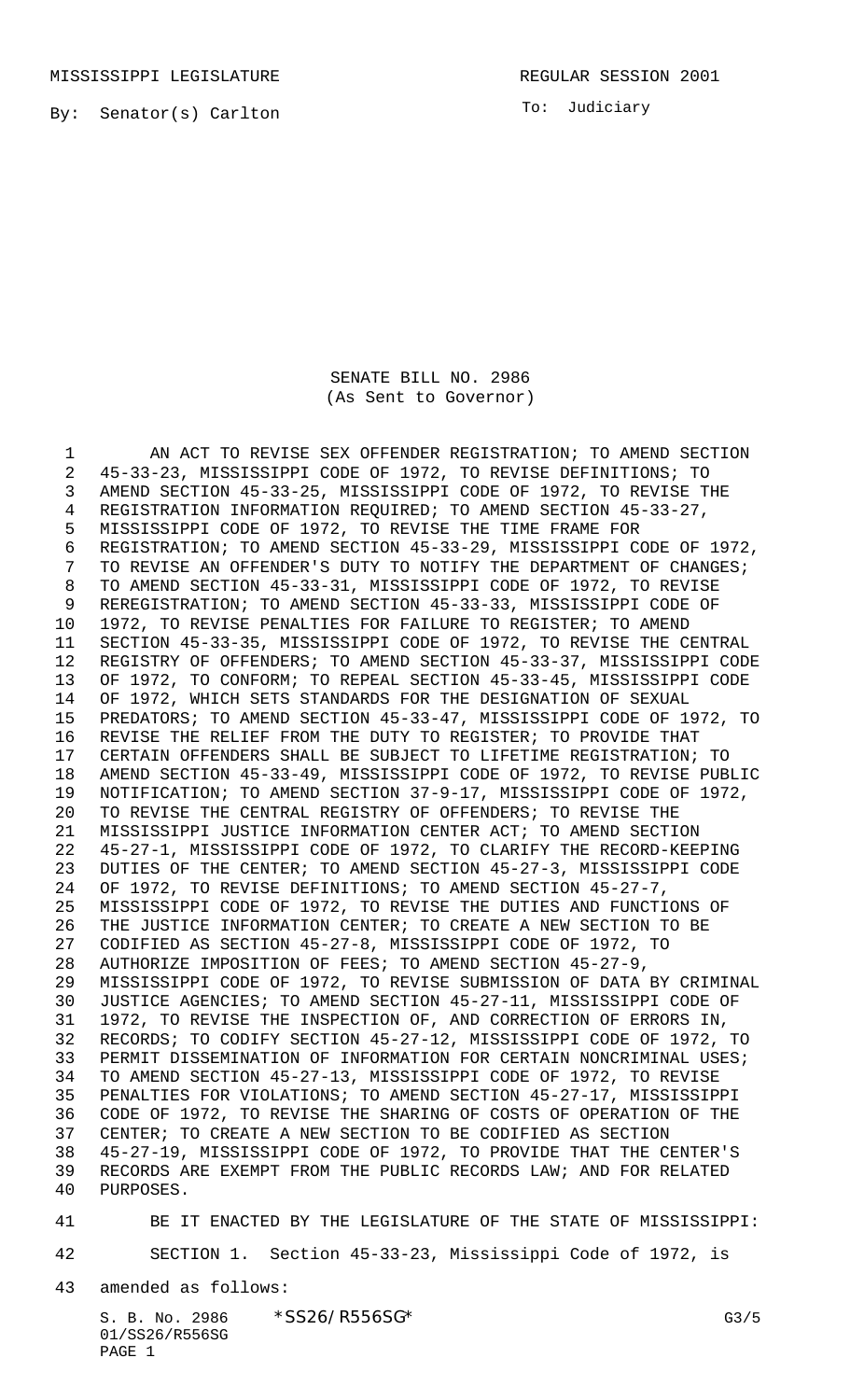45-33-23. For the purposes of this chapter, the following words shall have the meanings ascribed herein unless the context clearly requires otherwise:

 (a) "Conviction" shall mean that, regarding the person's offense, there has been a determination or judgment of guilt as a result of a trial or the entry of a plea of guilty or nolo contendere regardless of whether adjudication is withheld. "Conviction of similar offenses" includes, but is not limited to, a conviction by a federal or military tribunal, including a court martial conducted by the Armed Forces of the United States, a conviction for an offense committed on an Indian Reservation or other federal property, and a conviction in any state of the United States.

 (b) "Jurisdiction" shall mean any state court, federal court, military court or Indian tribunal.

 (c) "Permanent residence" is defined as a place where the person abides, lodges, or resides for a period of fourteen (14) or more consecutive days.

 (d) "Registration" means providing information to the appropriate agency within the timeframe specified as required by this chapter.

 (e) "Registration duties" means obtaining the registration information required on the form specified by the department as well as the photograph, fingerprints, and biological 68 sample of the registrant. Biological samples are to be forwarded to the State Crime Laboratory pursuant to Section 45-33-37; the photograph, fingerprints and other registration information are to be forwarded to the Department of Public Safety within three (3) days of registration.

S. B. No. 2986 \*SS26/R556SG\* 01/SS26/R556SG (f) "Responsible agency" is defined as the person or government entity whose duty it is to obtain information from a criminal sex offender upon conviction and to transmit that information to the Mississippi Department of Public Safety.

```
PAGE 2
```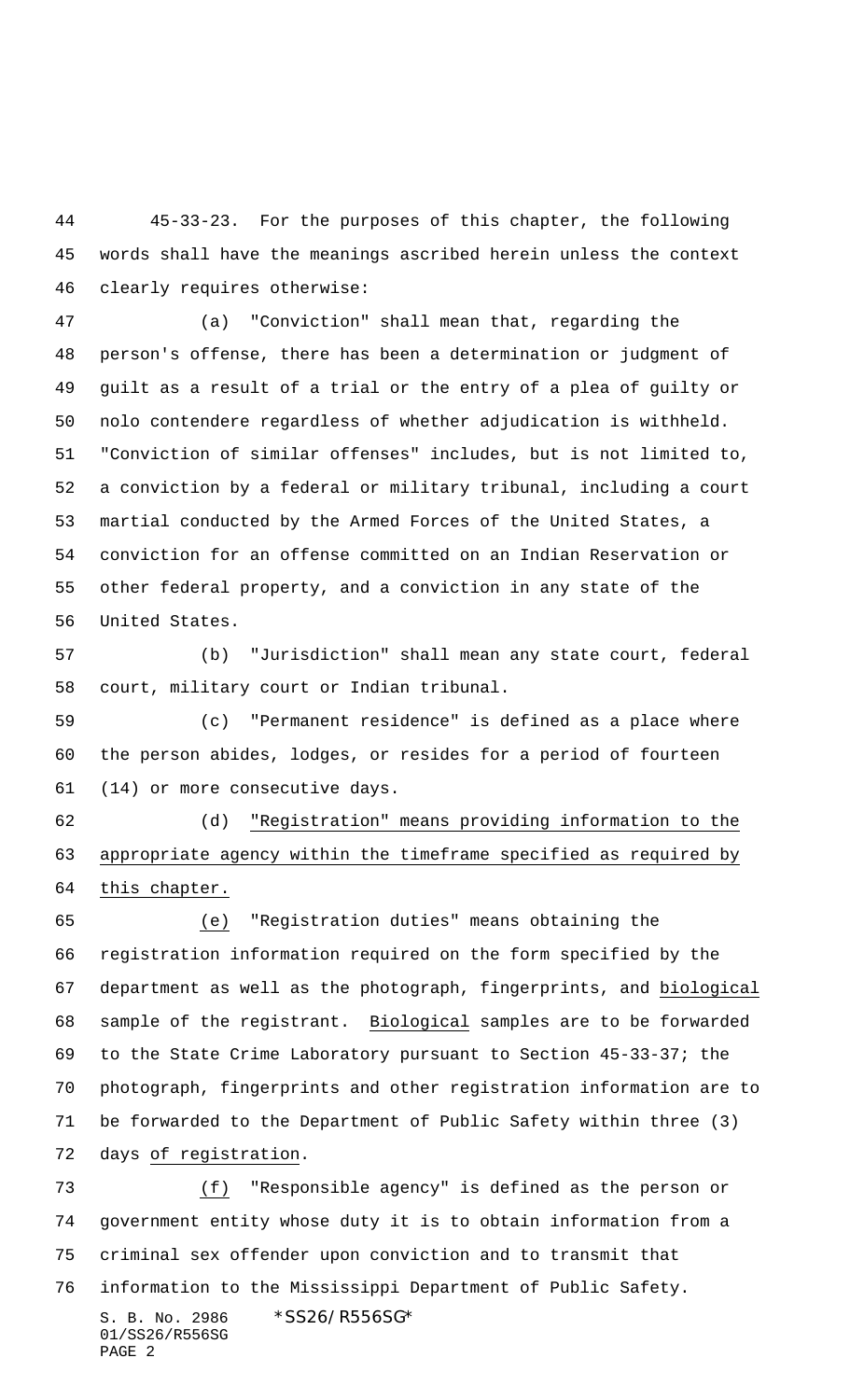S. B. No. 2986 \*SS26/R556SG\* 01/SS26/R556SG (i) For a criminal sex offender being released from the custody of the Department of Corrections, the responsible agency is the Department of Corrections. (ii) For a criminal sex offender being released from a county jail, the responsible agency is the sheriff of that county. (iii) For a criminal sex offender being released from a municipal jail, the responsible agency is the police department of that municipality. (iv) For a sex offender in the custody of youth court, the responsible agency is the youth court. (v) For a criminal sex offender who is being placed on probation, including conditional discharge or unconditional discharge, without any sentence of incarceration, the responsible agency is the sentencing court. (vi) For an offender who has been committed to a mental institution following an acquittal by reason of insanity, the responsible agency is the facility from which the offender is released. Specifically, the director of said facility shall notify the Department of Public Safety prior to the offender's release. (vii) For a criminal sex offender who is being released from a jurisdiction outside this state or who has a prior conviction in another state and who is to reside in this state, the responsible agency is the Department of Public Safety. (g) "Sex offense" means any of the following offenses: (i) Section 97-3-53 relating to kidnapping, if the victim was below the age of eighteen (18); 105 (ii) Section 97-3-65 relating to rape; however, conviction or adjudication under Section 97-3-65(1)(a) on or after July 1, 1998, when the offender was eighteen (18) years of age or 108 younger at the time of the alleged offense, shall not be a registrable sex offense;

PAGE 3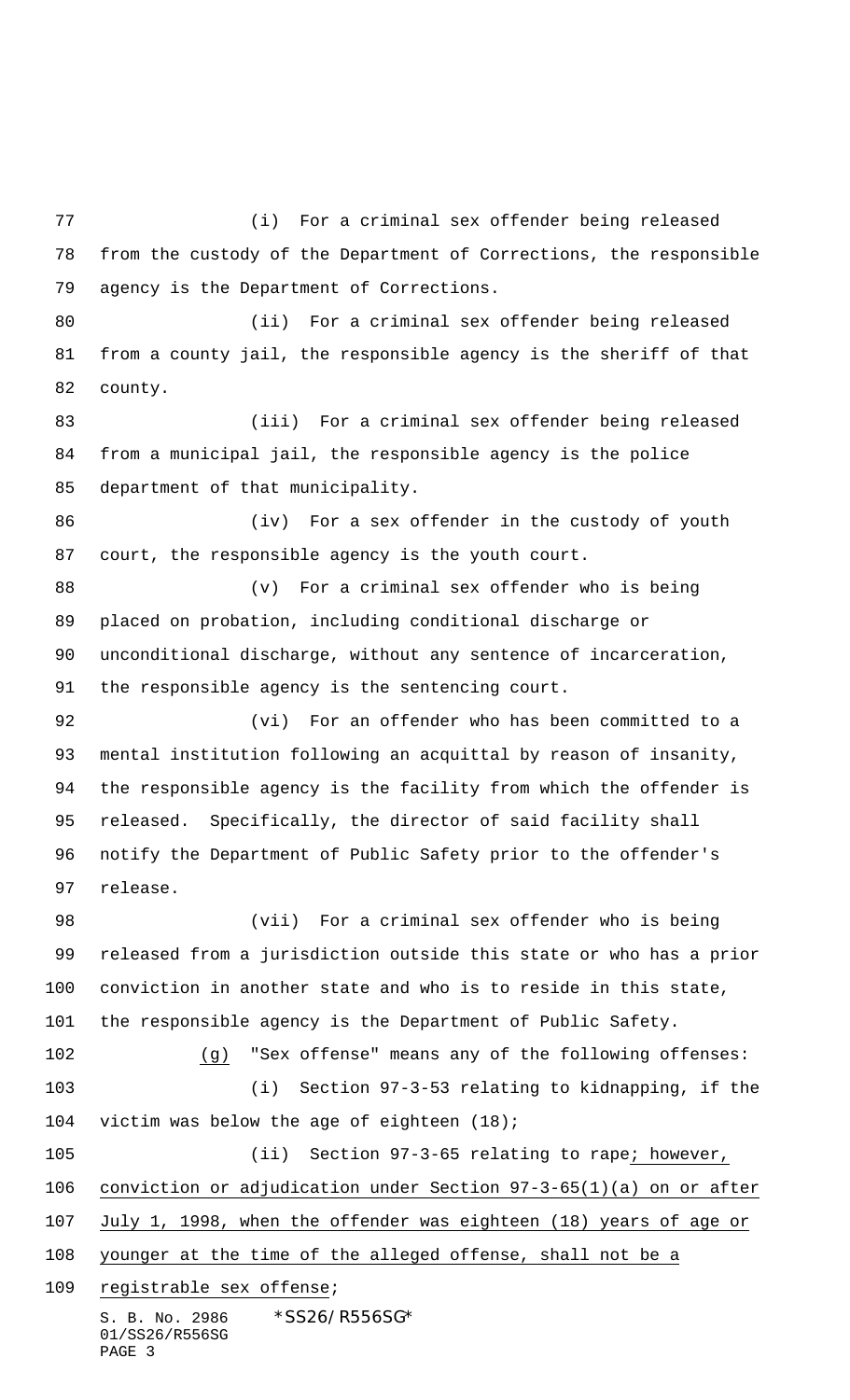S. B. No. 2986 \* SS26/R556SG\* 01/SS26/R556SG (iii) Section 97-3-71 relating to rape and assault with intent to ravish; (iv) Section 97-3-95 relating to sexual battery; however, conviction or adjudication under Section 97-3-95(1)(c) on or after July 1, 1998, when the offender was eighteen (18) years of age or younger at the time of the alleged offense, shall not be a registrable sex offense; (v) Section 97-5-5 relating to enticing child for concealment, prostitution or marriage; (vi) Section 97-5-23 relating to the touching of a 120 child for lustful purposes; (vii) Section 97-5-27 relating to the dissemination of sexually oriented material to children; (viii) Section 97-5-33 relating to the exploitation of children; (ix) Section 97-5-41 relating to the carnal knowledge of a stepchild, adopted child or child of a cohabiting partner; (x) Section 97-29-59 relating to unnatural intercourse; (xi) Section 97-1-7 relating to attempt to commit 131 any of the above-referenced offenses; (xii) Section 97-29-3 relating to adultery or fornication between teacher and pupil; (xiii) Any other offense resulting in a conviction in another jurisdiction, whether state, federal or military, which, if committed in this state, would be deemed to be such a crime without regard to its designation elsewhere; **\* \* \*** (xiv) Any offense resulting in a conviction in another jurisdiction, whether state, federal or military, for which registration is required in the jurisdiction where the conviction was had.  **\* \* \***

PAGE 4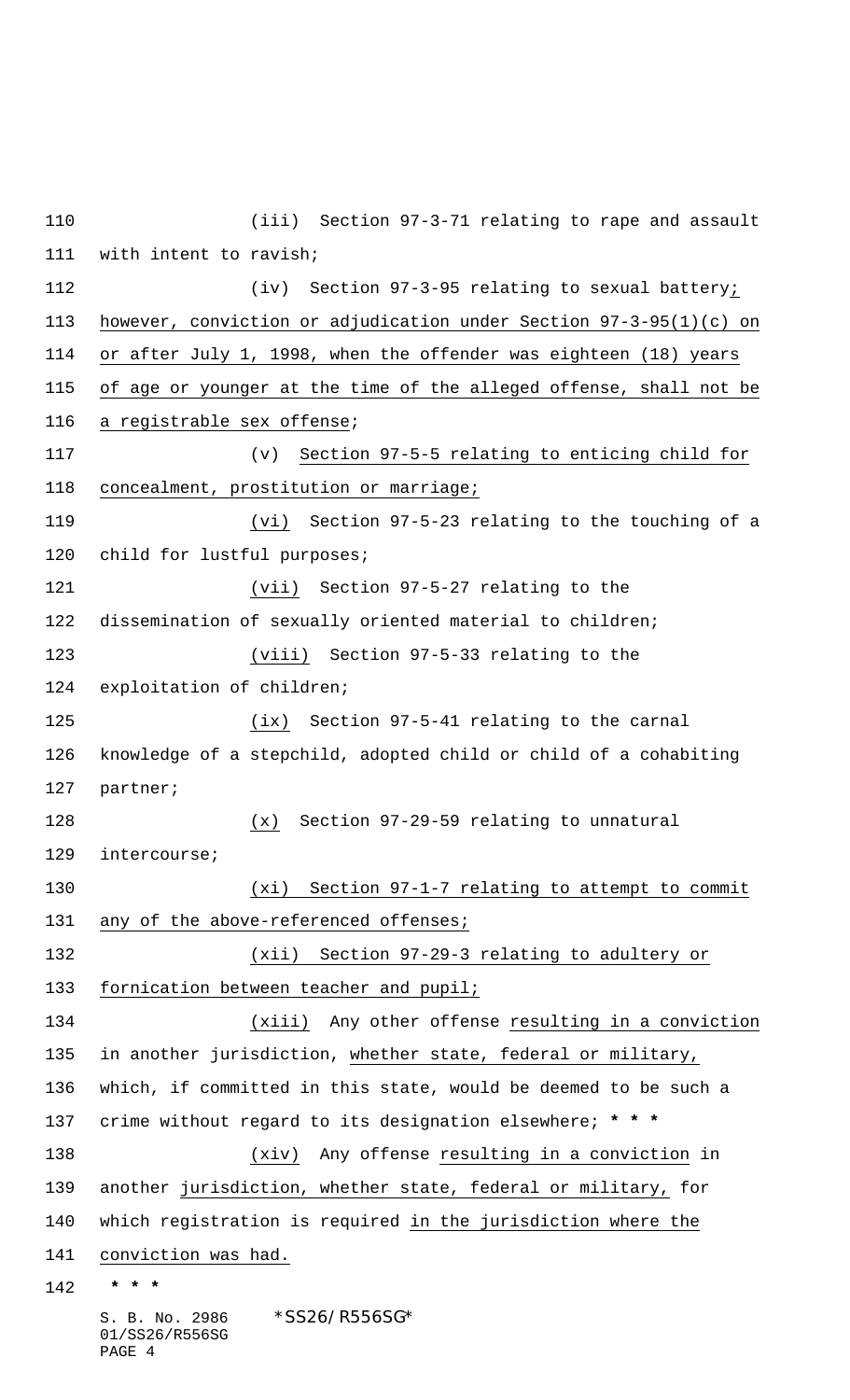(h) "Temporary residence" is defined as a place where the person abides, lodges, or resides for a period of fourteen (14) or more days in the aggregate during any calendar year and which is not the person's permanent address; for a person whose permanent residence is not in this state, the place where the person is employed, practices a vocation, or is enrolled as a student for any period of time in the state; or a place where a person routinely abides, lodges or resides for a period of four (4) or more consecutive or nonconsecutive days in any month and which is not the person's permanent residence.

 (i) "Department" unless otherwise specified is defined as the Mississippi Department of Public Safety.

 SECTION 2. Section 45-33-25, Mississippi Code of 1972, is amended as follows:

 45-33-25. (1) Any person residing in this state who has been convicted of any sex offense or attempted sex offense or who has been acquitted by reason of insanity for any sex offense or attempted sex offense or twice adjudicated delinquent for any sex offense or attempted sex offense shall register with the Mississippi Department of Public Safety. Registration shall not be required for an offense that is not a registrable sex offense. The department shall provide the initial registration information as well as every change of address to the sheriff of the county of the residence address of the registrant through either written notice, electronic or telephone transmissions, or online access to registration information. Further, the department shall provide this information to the Federal Bureau of Investigation. Additionally, upon notification by the registrant that he intends to reside outside the State of Mississippi, the department shall notify the appropriate state law enforcement agency of any state to which a registrant is moving or has moved.

 (2) Any person required to register under this chapter shall submit the following information at the time of registration:

```
S. B. No. 2986 * SS26/R556SG*
01/SS26/R556SG
PAGE 5
```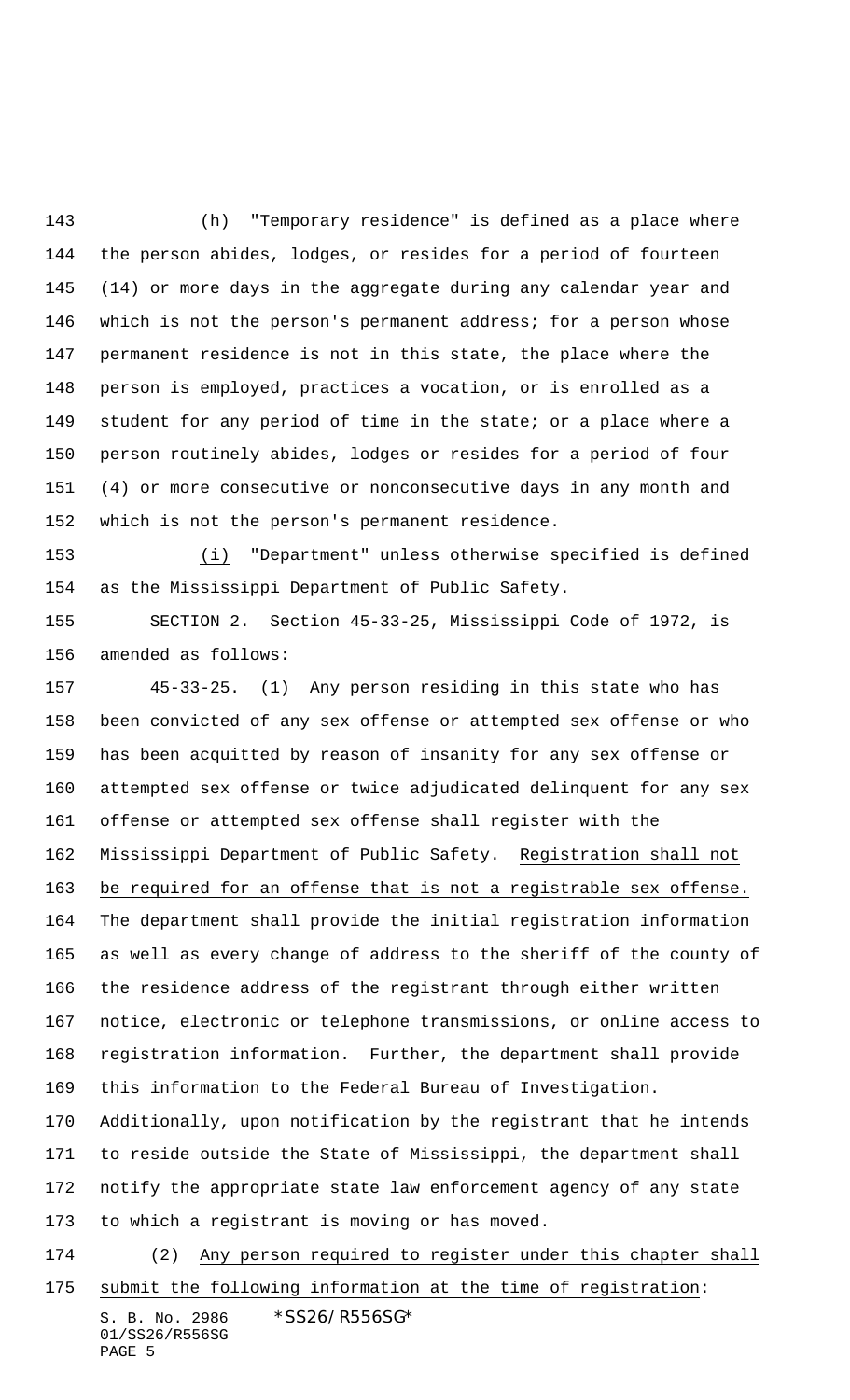(a) Name, including a former name which has been legally changed; 178 (b) Street address; 179 (c) Place of employment; 180 (d) Crime for which convicted; (e) Date and place of conviction, adjudication or acquittal by reason of insanity; 183 (f) Aliases used; 184 (g) Social security number; 185 (h) Date and place of birth; (i) Age, race, sex, height, weight, and hair and eye colors; (j) A brief description of the offense or offenses for which the registration is required; 190 (k) Identifying factors; 191 (1) Anticipated future residence; 192 (m) Offense history; (n) Photograph; (o) Fingerprints; (p) **\* \* \*** Documentation of any treatment received for any mental abnormality or personality disorder of the person; (q) Biological sample; **\* \* \*** (r) Name of any institution of higher learning at which the offender is employed, carries on a vocation (with or without 200 compensation) or is enrolled as a student; and (s) Any other information deemed necessary. (3) For purposes of this chapter, a person is considered to be residing in this state if he maintains a permanent or temporary residence as defined in Section 45-33-23, including students, temporary employees and military personnel on assignment. SECTION 3. Section 45-33-27, Mississippi Code of 1972, is amended as follows: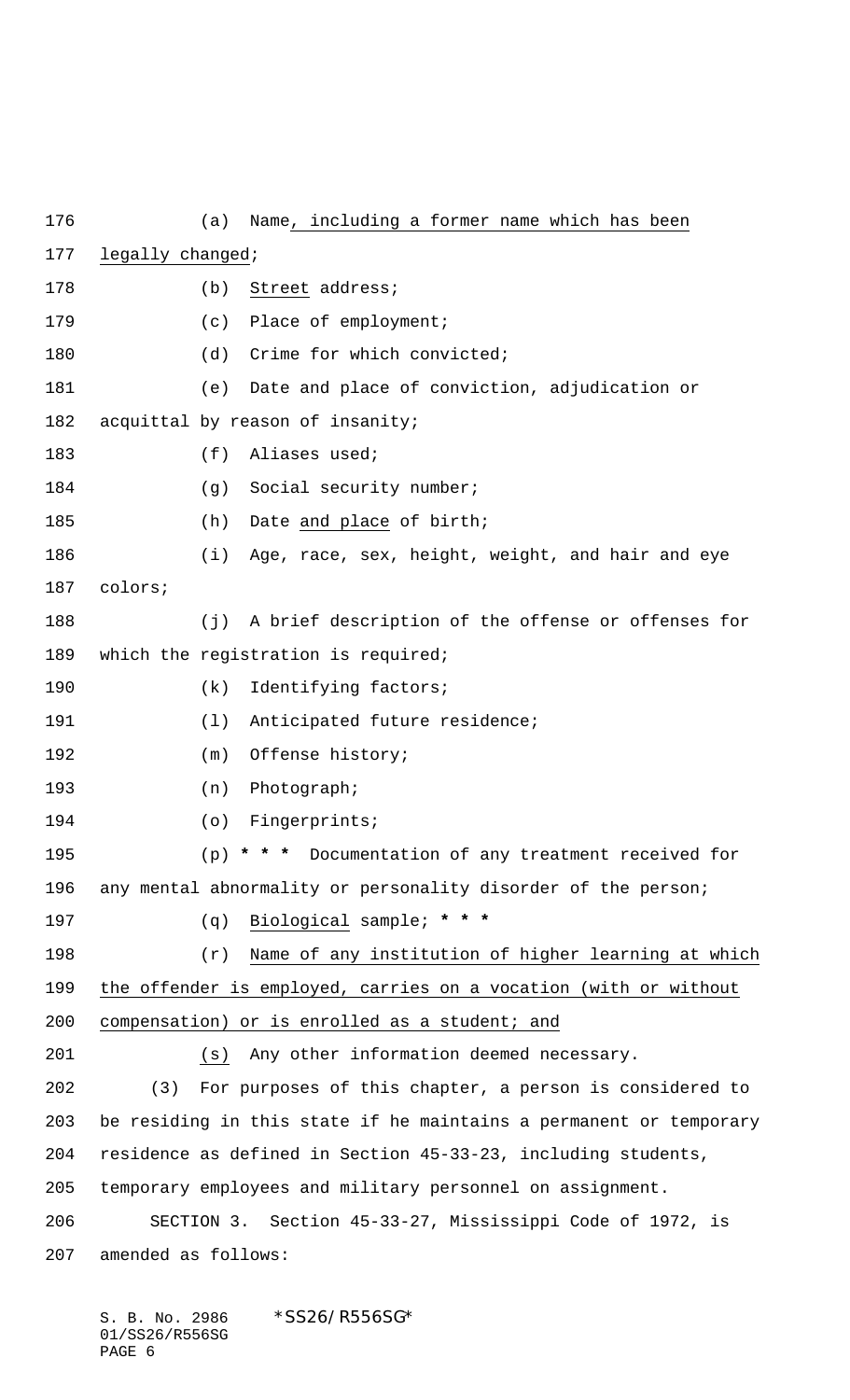45-33-27. (1) A person required to register on the basis of a conviction, adjudication of delinquency or acquittal by reason of insanity entered shall register within three (3) days of the date of judgment unless the person is immediately confined or committed, in which case the person shall register when released in accordance with the procedures established by the department. **\* \* \***

 (2) If a person who is required to register under this section is released from prison or placed on parole or supervised release, the Department of Corrections shall perform the registration duties at the time of release and forward the registration information to the Department of Public Safety within three (3) days.

 (3) If a person required to register under this section is placed on probation, the court, at the time of entering the order, shall inform the person of the duty to register, obtain the registration information and forward the registration information to the Department of Public Safety within three (3) days.

 (4) Any person required to register who is neither incarcerated, detained nor committed at the time the requirement to register shall attach shall present himself to the county sheriff who shall perform the registration duties and forward the registration information to the Department of Public Safety within three (3) days.

 (5) An offender moving to or returning to this state from another jurisdiction shall notify the Department of Public Safety ten (10) days before the person first resides in or returns to a county in this state and shall register with the department within ten (10) days of first residing in or returning to a county of this state. The offender must then present himself to the sheriff of the county in which he intends to reside to provide the required registration information.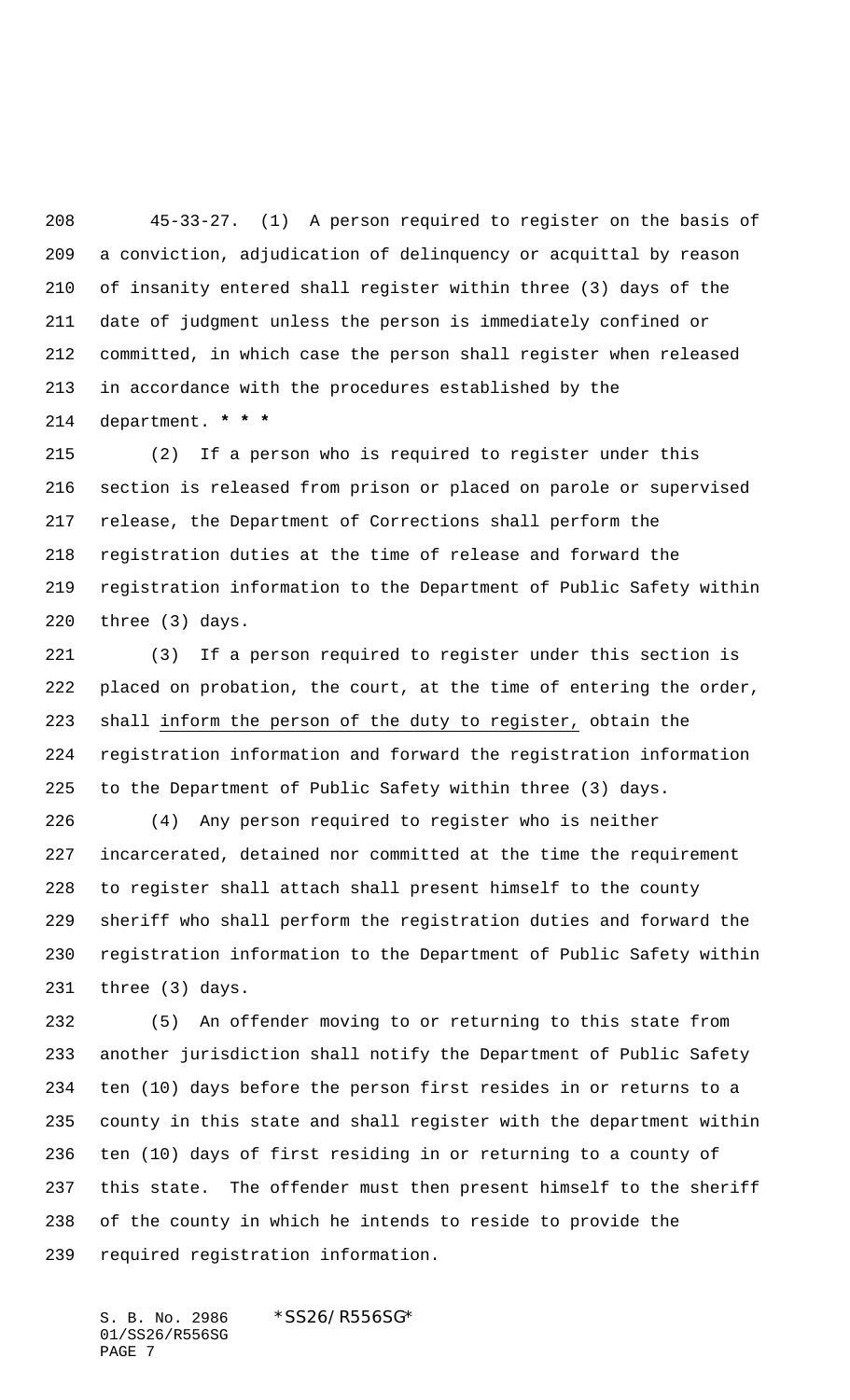(6) A person, other than a person confined in a correctional or juvenile detention facility or involuntarily committed on the basis of mental illness, who is required to register on the basis of a sex offense for which a conviction, adjudication of delinquency or acquittal by reason of insanity was entered prior to July 1, 1995, shall register with the sheriff of the county in which he resides no later than August 15, 2000.

 SECTION 4. Section 45-33-29, Mississippi Code of 1972, is amended as follows:

249 45-33-29. (1) Upon any change of address, an offender under this chapter must notify the department in writing no less than ten (10) days before he intends to first reside at the new address.

 (2) Upon any change in the status of a registrant, employment or vocation at any institution of higher learning, the offender must notify the department in writing within ten (10) days of the change.

 SECTION 5. Section 45-33-31, Mississippi Code of 1972, is amended as follows:

 45-33-31. All registrants shall register every ninety (90) days. Reregistration includes the submission of current information to the department and the verification of registration information, including the street address and telephone number of

the registrant; name, street address and telephone number of the

264 registrant; employment along with any other registration

information that may need to be verified.

 (a) The Department of Public Safety shall send a nonforwardable verification form to the last reported address of the person **\* \* \***.

 (b) The person shall return the verification form to the department within ten (10) days after receipt of the form verifying that the person resides at the address last reported.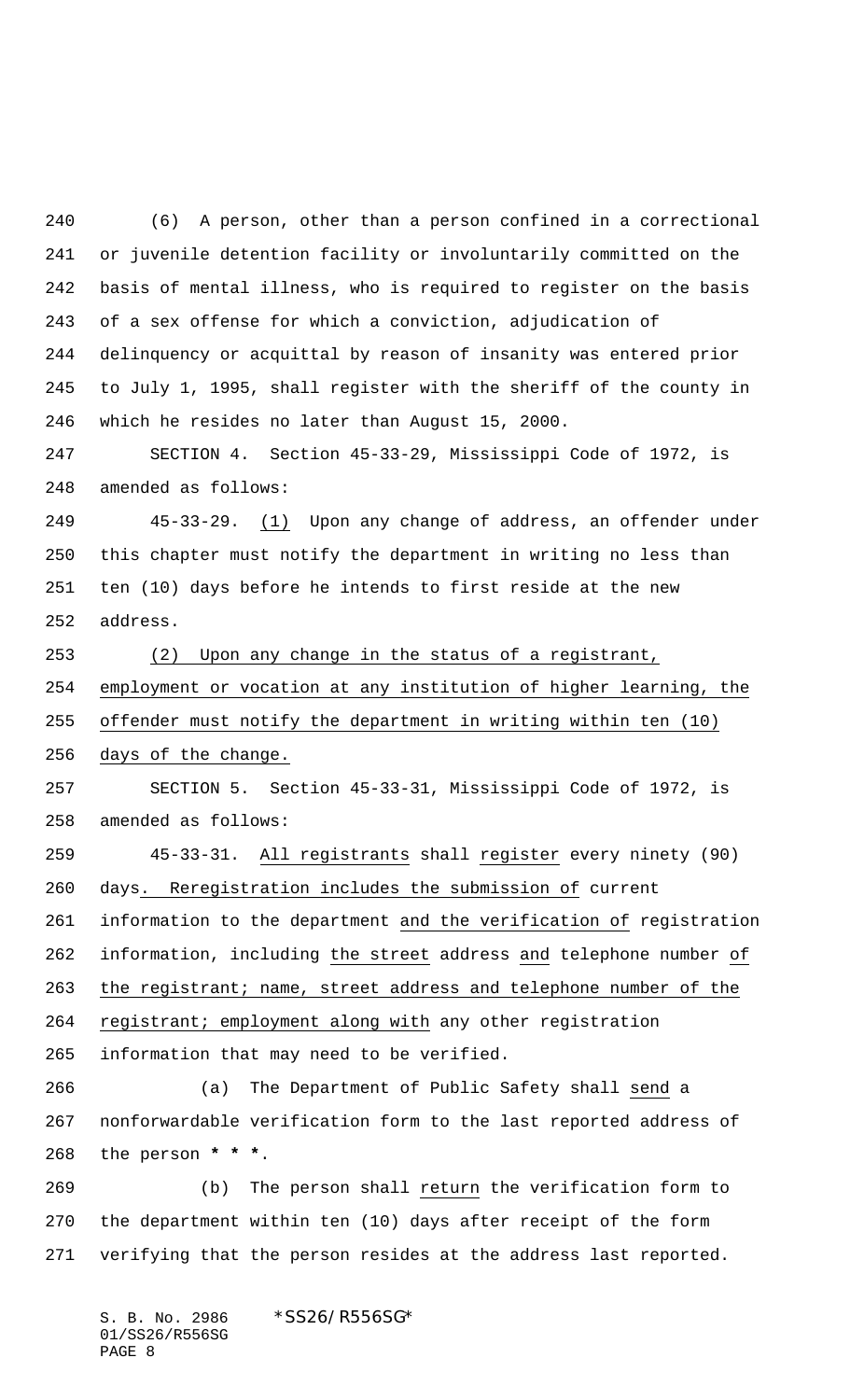(c) If the person fails to submit the verification form to the department within ten (10) days after receipt of the form, the person shall be in violation of this section.

 SECTION 6. Section 45-33-33, Mississippi Code of 1972, is amended as follows:

 45-33-33. (1) The failure of an offender to provide any registration or other information, including, but not limited to, initial registration, reregistration or change of address information, as required by this chapter, is a violation of the law. Additionally, forgery of information or submission of information under false pretenses is also a violation of the law.

 (2) Unless otherwise specified, a violation of this chapter shall be considered a felony and shall be punishable by a fine not more than Five Thousand Dollars (\$5,000.00) or imprisonment in the State Penitentiary for not more than five (5) years, or both fine and imprisonment.

 (3) Whenever it appears that an offender has failed to comply with the duty to register or reregister, the department shall promptly notify the sheriff of the county of the last known address of the offender. Upon notification, the sheriff shall attempt to locate the offender at his last known address.

 (a) If the sheriff locates the offender he shall enforce the provisions of this chapter. The sheriff shall then notify the department with the current information regarding the offender.

 (b) If the sheriff is unable to locate the offender, the sheriff shall promptly notify the department and initiate a criminal prosecution against the offender for the failure to register or reregister. The sheriff shall make the appropriate transactions into the Federal Bureau of Investigation's wanted-person database.

S. B. No. 2986 \*SS26/R556SG\* 01/SS26/R556SG PAGE 9 (4) A first violation of this chapter may result in the arrest of the offender. Upon any second or subsequent violation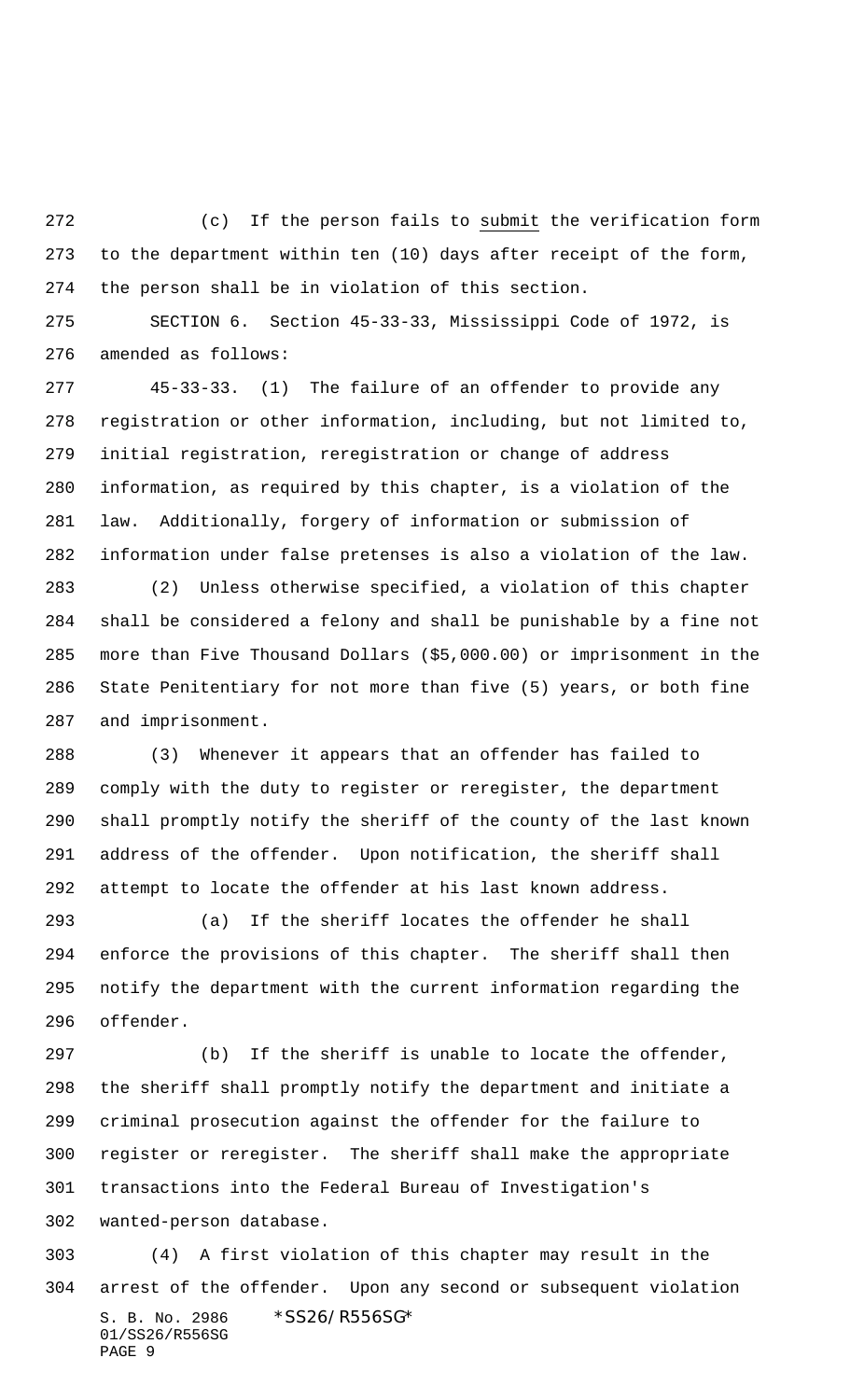of this chapter, the offender shall be arrested for such violation.

 (5) Any prosecution for a violation of this section shall be brought by a prosecutor in the county of such violation.

 SECTION 7. Section 45-33-35, Mississippi Code of 1972, is amended as follows:

 45-33-35. (1) The Mississippi Department of Public Safety shall maintain a central registry of sex offender information as defined in Section 45-33-25 and shall adopt rules and regulations necessary to carry out this section. The responsible agencies shall provide the information required in Section 45-33-25 on a form developed by the department to ensure accurate information is maintained.

 (2) Upon conviction, adjudication or acquittal by reason of insanity of any sex offender, if the sex offender is not immediately confined or not sentenced to a term of imprisonment, the clerk of the court which convicted and sentenced the sex offender shall inform the person of the duty to register and shall perform the registration duties as described in Section 45-33-23 and forward the information to the department.

 (3) Upon release from prison, placement on parole or supervised release, the Department of Corrections shall inform the person of the duty to register and shall perform the registration duties as described in Section 45-33-23 and forward the information to the Department of Public Safety.

 (4) Upon release from confinement in a mental institution following an acquittal by reason of insanity, the director of the facility shall inform the offender of the duty to register and shall notify the Department of Public Safety of the offender's release.

S. B. No. 2986 \* SS26/R556SG\* 01/SS26/R556SG PAGE 10 (5) Upon release from a youthful offender facility, the director of the facility shall inform the person of the duty to register and shall perform the registration duties as described in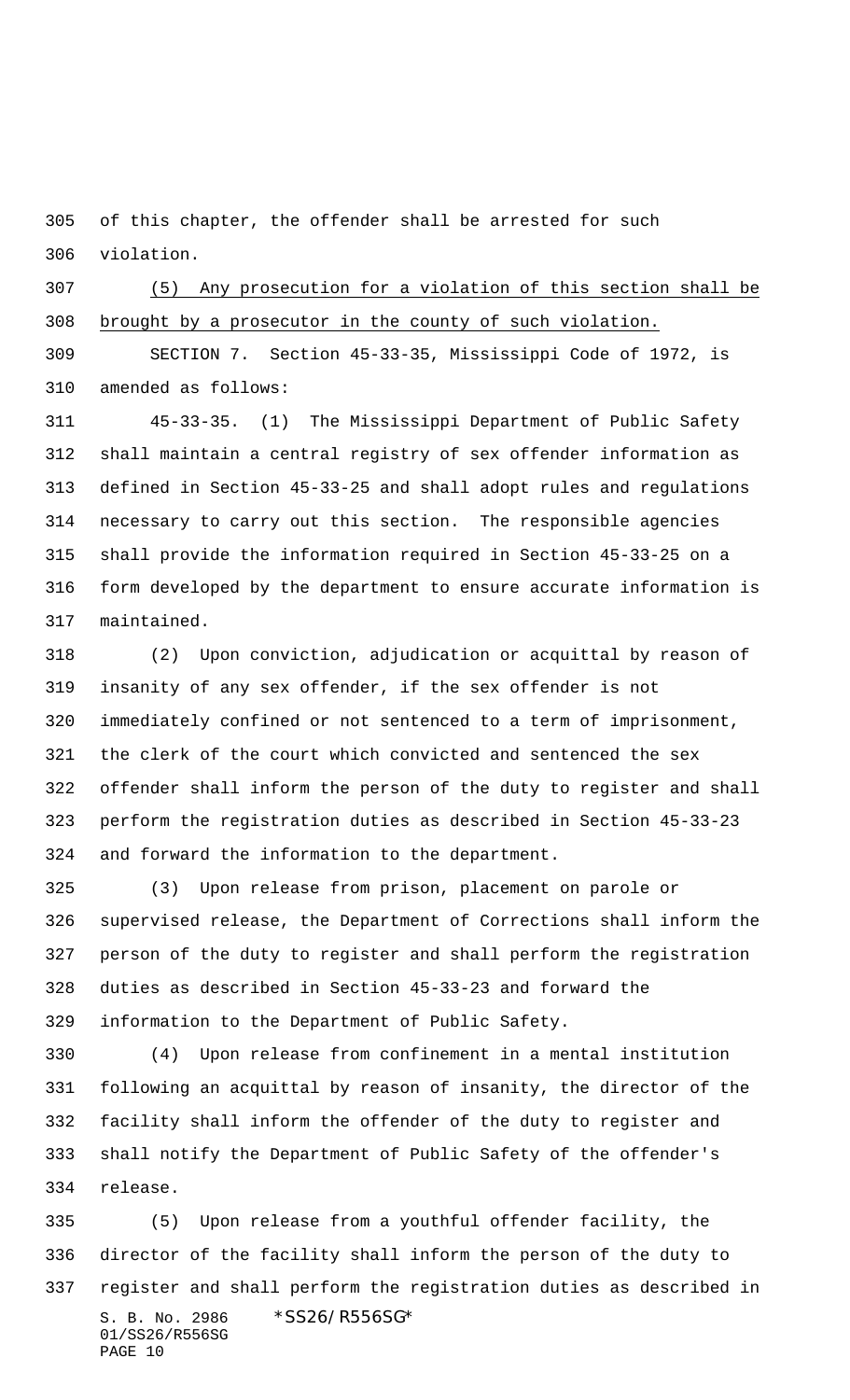Section 45-33-23 and forward the information to the Department of Public Safety.

 (6) In addition to performing the registration duties, the responsible agency shall:

 (a) Inform the person having a duty to register that: (i) The person shall report in writing any change of address to the department ten (10) days before changing address.

 (ii) Any change of address to another state shall be reported to the department in writing no less than ten (10) days before the change of address. The offender shall comply with any registration requirement in the new state.

 (iii) The person must register in any state where the person is employed, carries on a vocation, is stationed in the military or is a student.

 (iv) All address verifications must be returned to the department within the required time period.

 (v) Any change in status of a registrant's enrollment, employment or vocation at any institution of higher learning shall be reported to the department in writing within ten (10) days of the change.

 (b) Require the person to read and sign a form stating that the duty of the person to register under this chapter has been explained.

 (c) Obtain or facilitate the obtaining of a biological sample from every registrant as required by this chapter if such biological sample has not already been provided to the Mississippi Crime Lab.

 SECTION 8. Section 45-33-37, Mississippi Code of 1972, is amended as follows:

S. B. No. 2986 \*SS26/R556SG\* 01/SS26/R556SG PAGE 11 45-33-37. (1) The Mississippi Crime Laboratory shall develop a plan for and establish a deoxyribonucleic acid (DNA) identification system. In implementing the plan, the Mississippi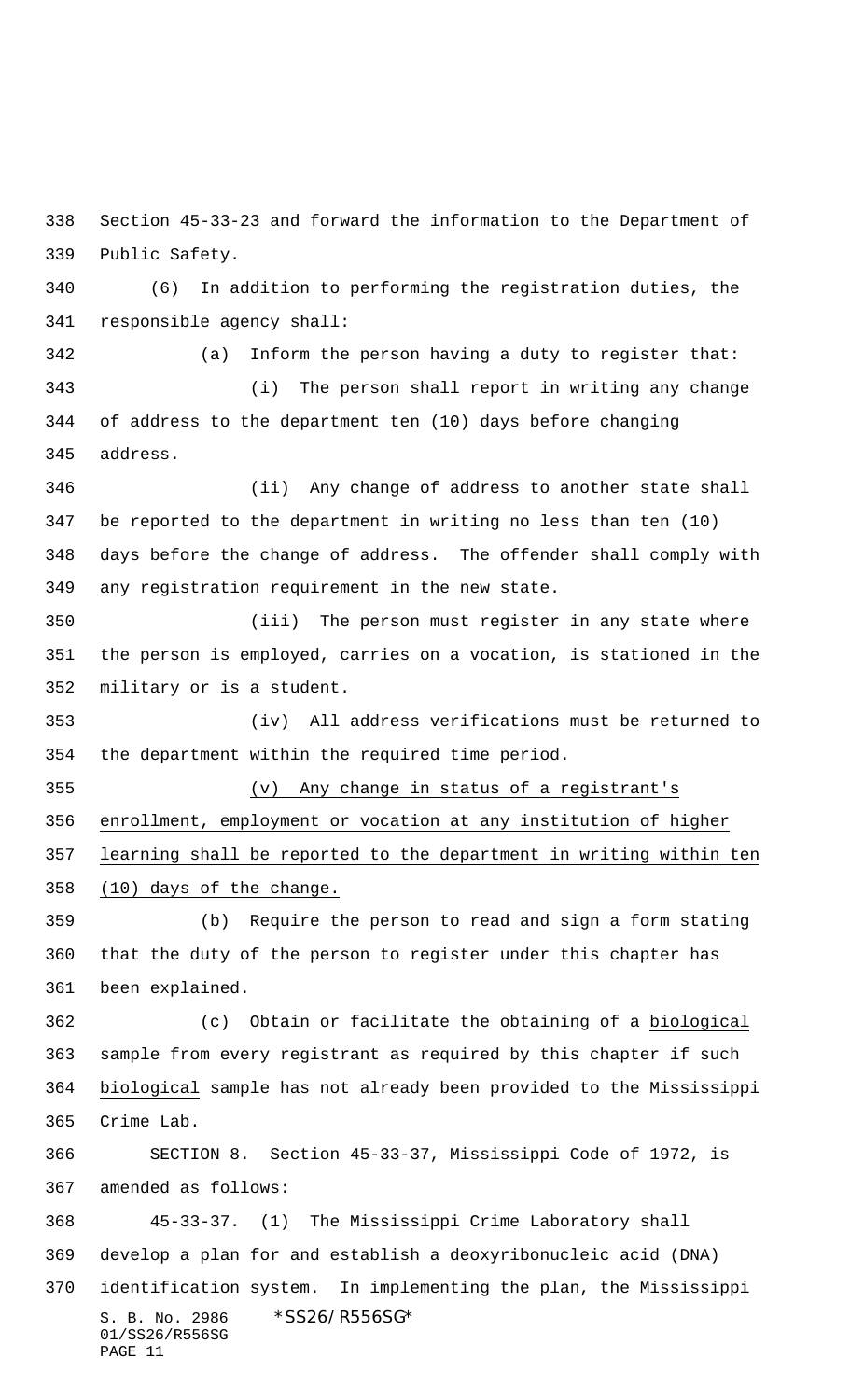Crime Laboratory shall purchase the appropriate equipment. The DNA identification system as established herein shall be compatible with that utilized by the Federal Bureau of Investigation.

 (2) From and after January 1, 1996, every individual convicted of a sex offense or in the custody of the Mississippi Department of Corrections for a sex offense as defined in Section 45-33-23 shall submit a biological sample **\* \* \*** for purposes of DNA identification analysis before release from or transfer to a state correctional facility or county jail or other detention facility.

 (3) From and after January 1, 1996, any person having a duty to register under Section 45-33-25 for whom a DNA analysis is not already on file shall submit a biological sample **\* \* \*** for purposes of DNA identification analysis within five (5) working days after registration.

 SECTION 9. Section 45-33-45, Mississippi Code of 1972, which sets forth standards for the designation of an offender as a sexual predator, is hereby repealed.

 SECTION 10. Section 45-33-47, Mississippi Code of 1972, is amended as follows:

 45-33-47. (1) A sex offender with a duty to register under Section 45-33-25 shall only be relieved of the duty under subsection (2) of this section.

 (2) A person having a duty to register under Section 45-33-25 may petition the circuit court of the sentencing jurisdiction to be relieved of that duty under the following conditions:

S. B. No. 2986 \*SS26/R556SG\* 01/SS26/R556SG PAGE 12 (a) The offender has maintained his registration in Mississippi for not less than ten (10) years from the most recent date of occurrence of at least one (1) of the following: release from prison, placement on parole, supervised release or probation. Incarceration for any offense will restart the ten-year minimum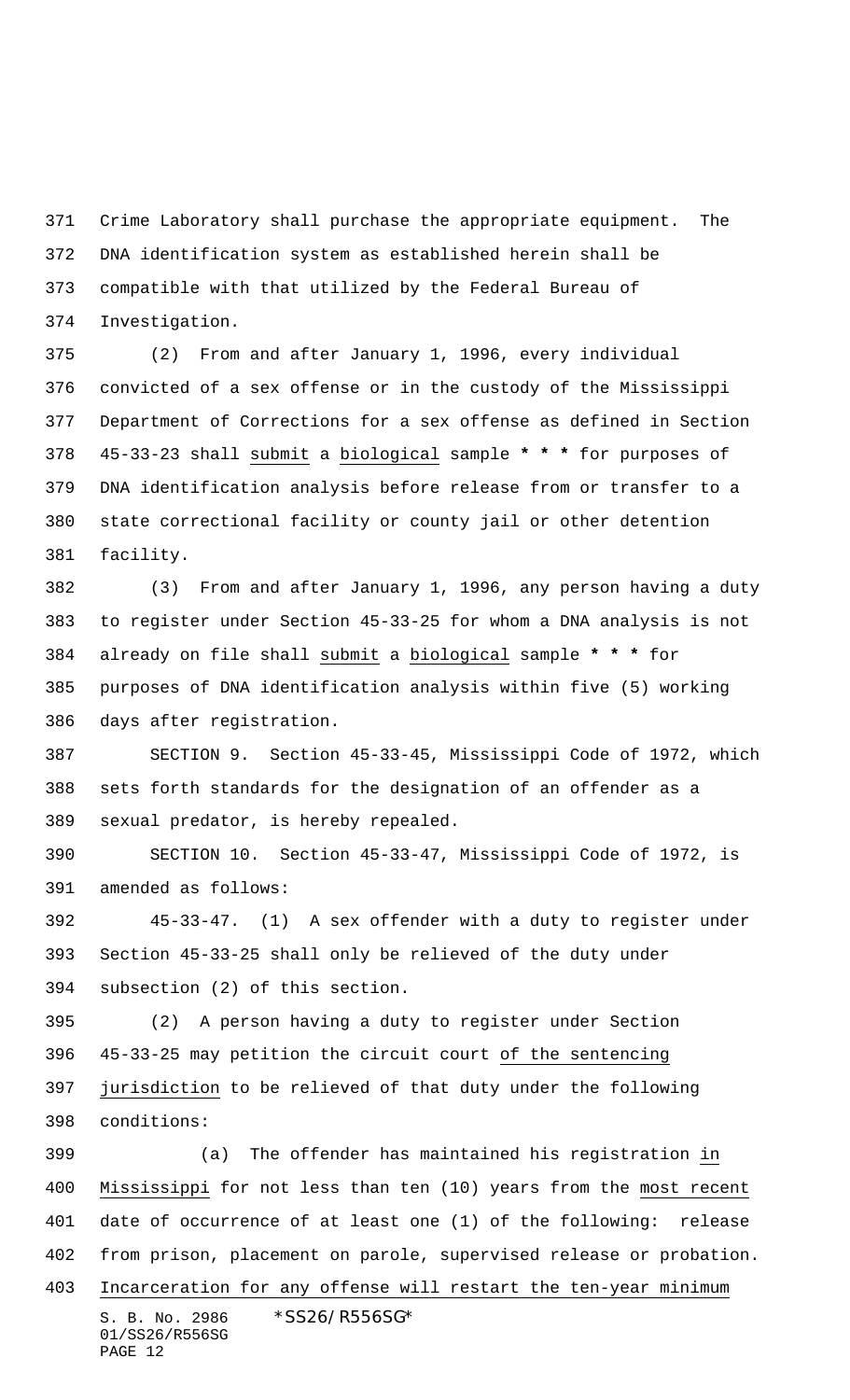registration requirement. Registration in any other jurisdiction or state does not reduce the ten-year time requirement for maintaining registration in Mississippi. (b) If the offender has been convicted of one (1) of the following offenses, the offender is subject to lifetime registration and shall not be relieved of the duty to register: (i) Section 97-3-65 relating to rape; (ii) Section 97-3-71 relating to rape and assault with intent to ravish; (iii) Section 97-3-95 relating to sexual battery; (iv) Subsection (1) or (2) of Section 97-5-33 relating to the exploitation of children; (v) Section 97-5-41 relating to the carnal knowledge of a stepchild, adopted child or child of a cohabiting partner; or (vi) Any conviction for violation of a similar law of another jurisdiction. (c) An offender who has two (2) separate convictions for any of the offenses described in Section 45-33-23 is subject to lifetime registration and shall not be eligible to petition to be relieved of the duty to register as long as at least one (1) of 425 the convictions was entered on or after July 1, 1995. (d) An offender who resides in Mississippi and who has been designated a sexual predator, a sexually violent predator or a similar designation in another state, is subject to lifetime registration and shall not be eligible to petition to be relieved of the duty to register. (e) An offender twice adjudicated delinquent in a youth court for the crime of rape pursuant to Section 96-3-65 or sexual battery pursuant to Section 97-3-95 is subject to lifetime registration and shall not be eligible to petition to be relieved 435 of the duty to register.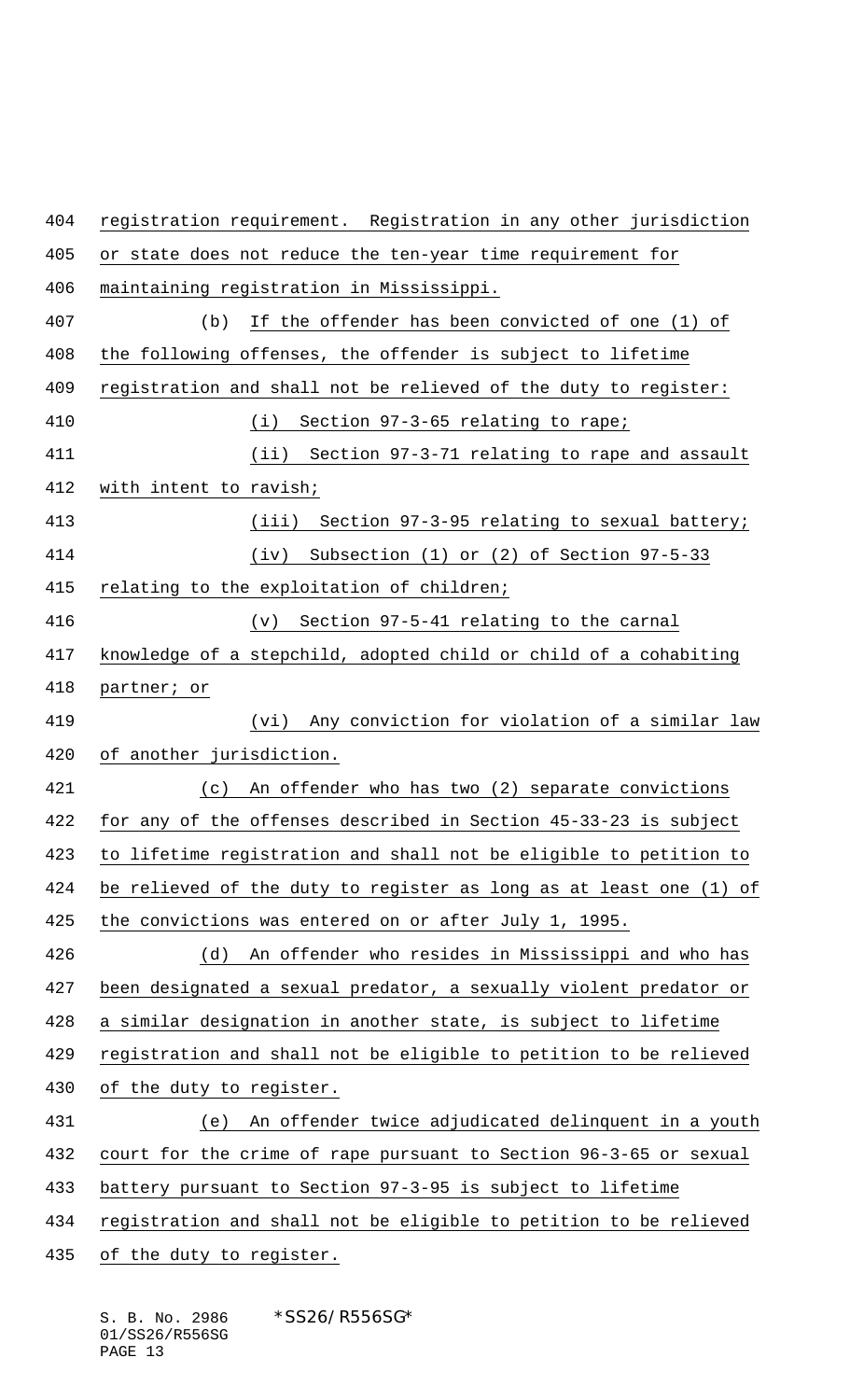(3) In determining whether to release an offender from the obligation to register, the court shall consider the nature of the registrable offense committed and the criminal and relevant noncriminal behavior of the petitioner both before and after conviction. The court may relieve the offender of the duty to register only if the petitioner shows, by clear and convincing evidence, that the registrant properly maintained his registration as required by law and that future registration of the petitioner will not serve the purposes of this chapter.

 (4) The offender will be required to continue registration for any sex offense conviction unless the conviction is set aside in any post-conviction proceeding, the offender receives a pardon, or the charge is dismissed. Upon submission of the appropriate documentation to the department of one (1) of these occurrences, registration duties will be discontinued.

 SECTION 11. Section 45-33-49, Mississippi Code of 1972, is amended as follows:

 45-33-49. (1) Records maintained pursuant to this chapter shall be open to law enforcement agencies which shall be authorized to release relevant and necessary information regarding sex offenders to the public.

 (2) The identity of a victim of an offense that requires registration under this chapter shall not be released.

 (3) A sheriff shall maintain records for registrants of the county and shall make available to any person upon request the name, address, place of employment, crime for which convicted, date and place of conviction of any registrant, and any other information deemed necessary for the protection of the public. The sheriffs shall be responsible for verifying their respective registries annually against the department's records to ensure current information is available at both levels.

S. B. No. 2986 \*SS26/R556SG\* 01/SS26/R556SG PAGE 14 (4) Upon written request, the department may also provide to any person the name, address, photograph, if available, date of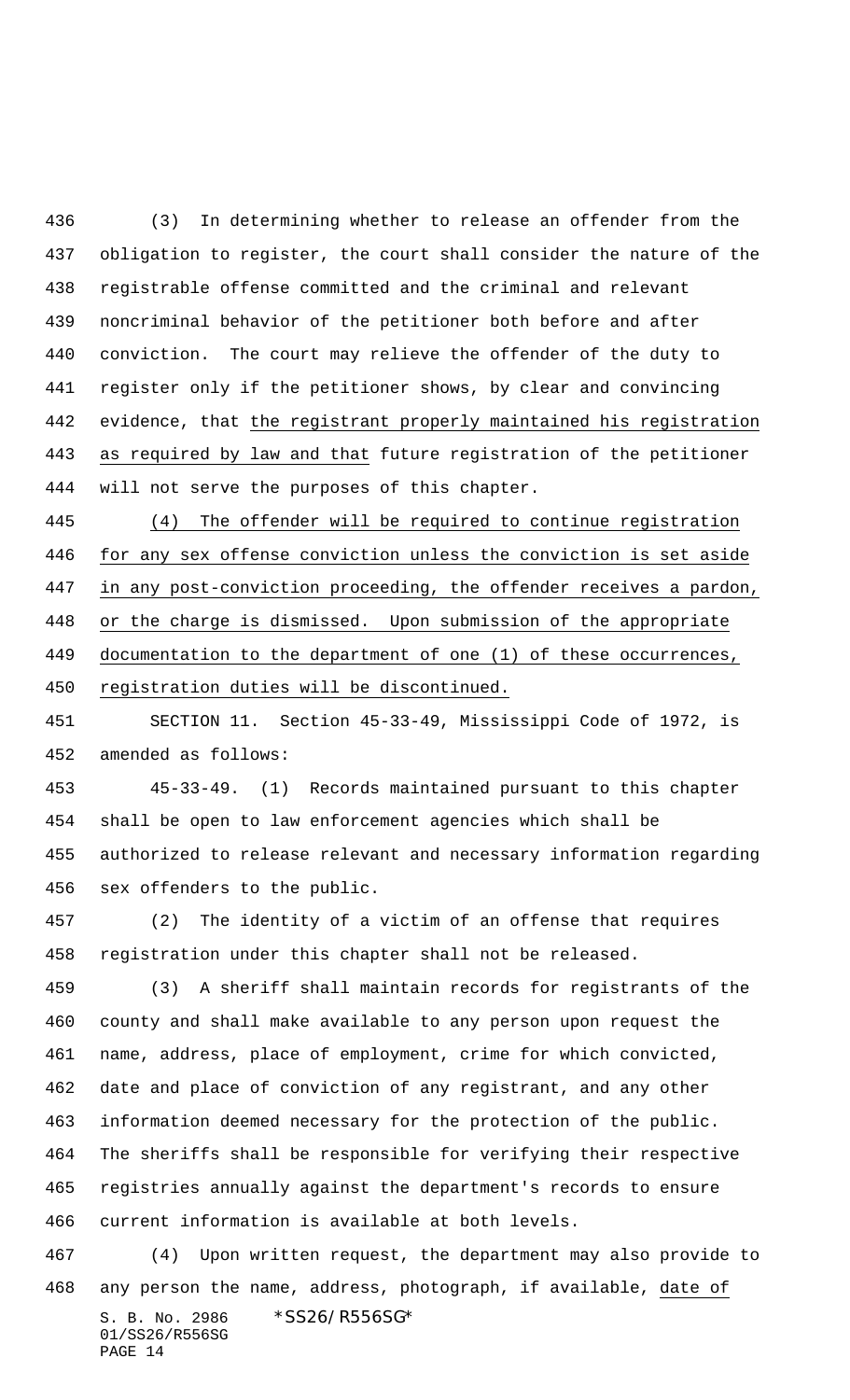469 photograph, place of employment, crime for which convicted, date and place of conviction of any registrant, hair, eye color, height, race, sex and date of birth of any registrant, and any other information deemed necessary for the protection of the public. Additionally, the department may utilize an internet web site or other electronic means to release the information.

 (5) The Department of Education, the Mississippi Private School Association and the Department of Health shall notify all schools and licensed day care centers annually regarding the availability upon request of this information.

 (6) Nothing in this section shall be construed to prevent law enforcement officers from notifying members of the public exposed to danger of any circumstances or individuals that pose a danger under circumstances that are not enumerated in this section.

 (7) Nothing in this chapter shall be construed to prevent law enforcement officers from providing community notification of any circumstances or individuals that pose or could pose a danger under circumstances that are not enumerated in this chapter.

 SECTION 12. Section 37-9-17, Mississippi Code of 1972, is amended as follows:

S. B. No. 2986 \*SS26/R556SG\* 01/SS26/R556SG PAGE 15 37-9-17. (1) On or before April 1 of each year, the principal of each school shall recommend to the superintendent of the local school district the licensed employees or noninstructional employees to be employed for the school involved except those licensed employees or noninstructional employees who have been previously employed and who have a contract valid for the ensuing scholastic year. If such recommendations meet with the approval of the superintendent, the superintendent shall recommend the employment of such licensed employees or noninstructional employees to the local school board, and, unless good reason to the contrary exists, the board shall elect the 501 employees so recommended. If, for any reason, the local school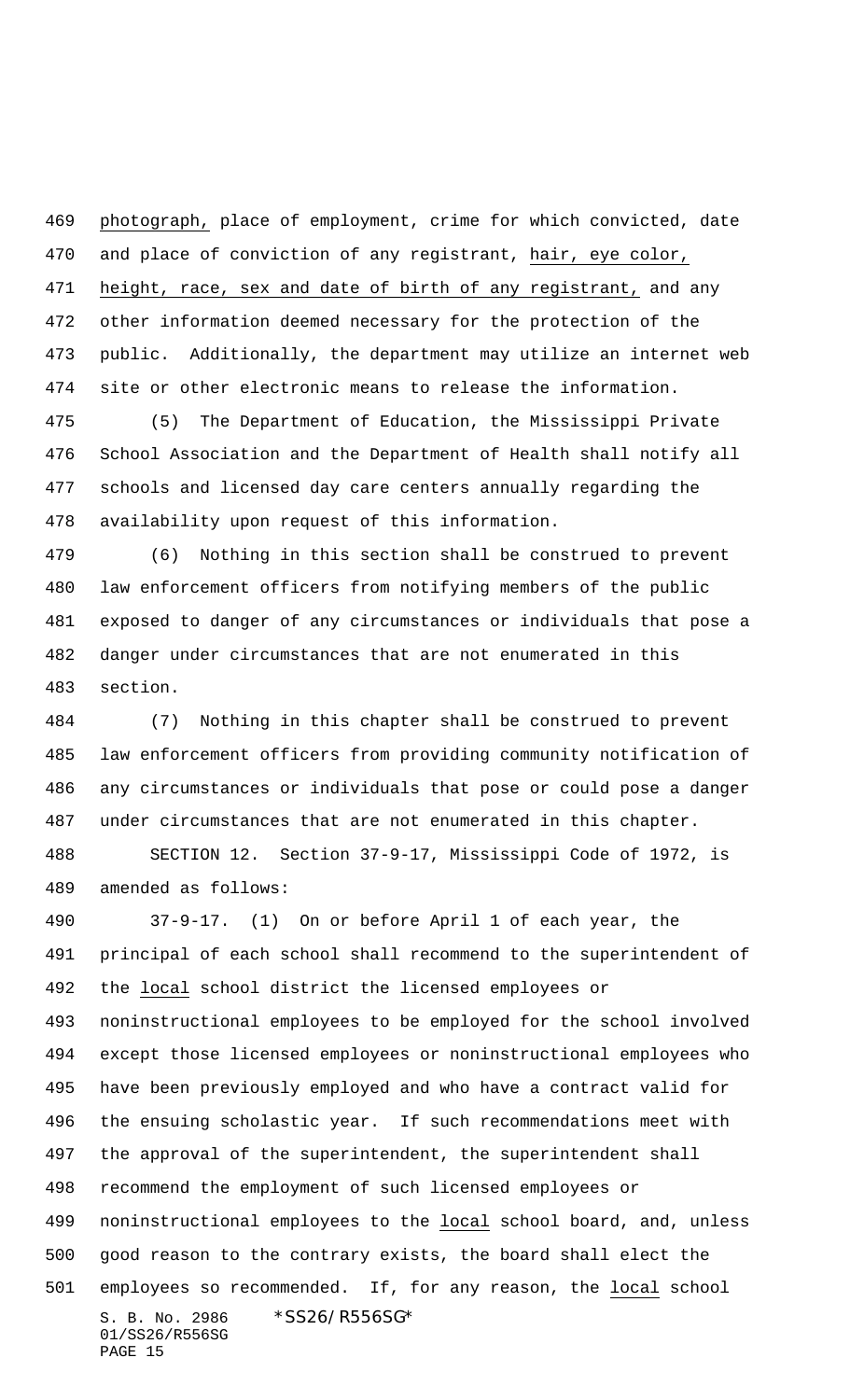board shall decline to elect any employee so recommended, additional recommendations for the places to be filled shall be made by the principal to the superintendent and then by the superintendent to the local school board as provided above. The school board of any local school district shall be authorized to designate a personnel supervisor or another principal employed by the school district to recommend to the superintendent licensed employees or noninstructional employees; however, this authorization shall be restricted to no more than two (2) positions for each employment period for each school in the local school district. Any noninstructional employee employed upon the recommendation of a personnel supervisor or another principal employed by the local school district must have been employed by the local school district at the time the superintendent was elected or appointed to office; a noninstructional employee employed under this authorization may not be paid compensation in excess of the statewide average compensation for such noninstructional position with comparable experience, as established by the State Department of Education. The school board of any local school district shall be authorized to designate a personnel supervisor or another principal employed by the school district to accept the recommendations of principals or their designees for licensed employees or noninstructional employees and to transmit approved recommendations to the local school board; however, this authorization shall be restricted to no more than two (2) positions for each employment period for each school in the local school district.

 When the licensed employees have been elected as provided in the preceding paragraph, the superintendent of the district shall enter into a contract with such persons in the manner provided in this chapter.

S. B. No. 2986 \*SS26/R556SG\* 01/SS26/R556SG PAGE 16 If, at the commencement of the scholastic year, any licensed employee shall present to the superintendent a license of a higher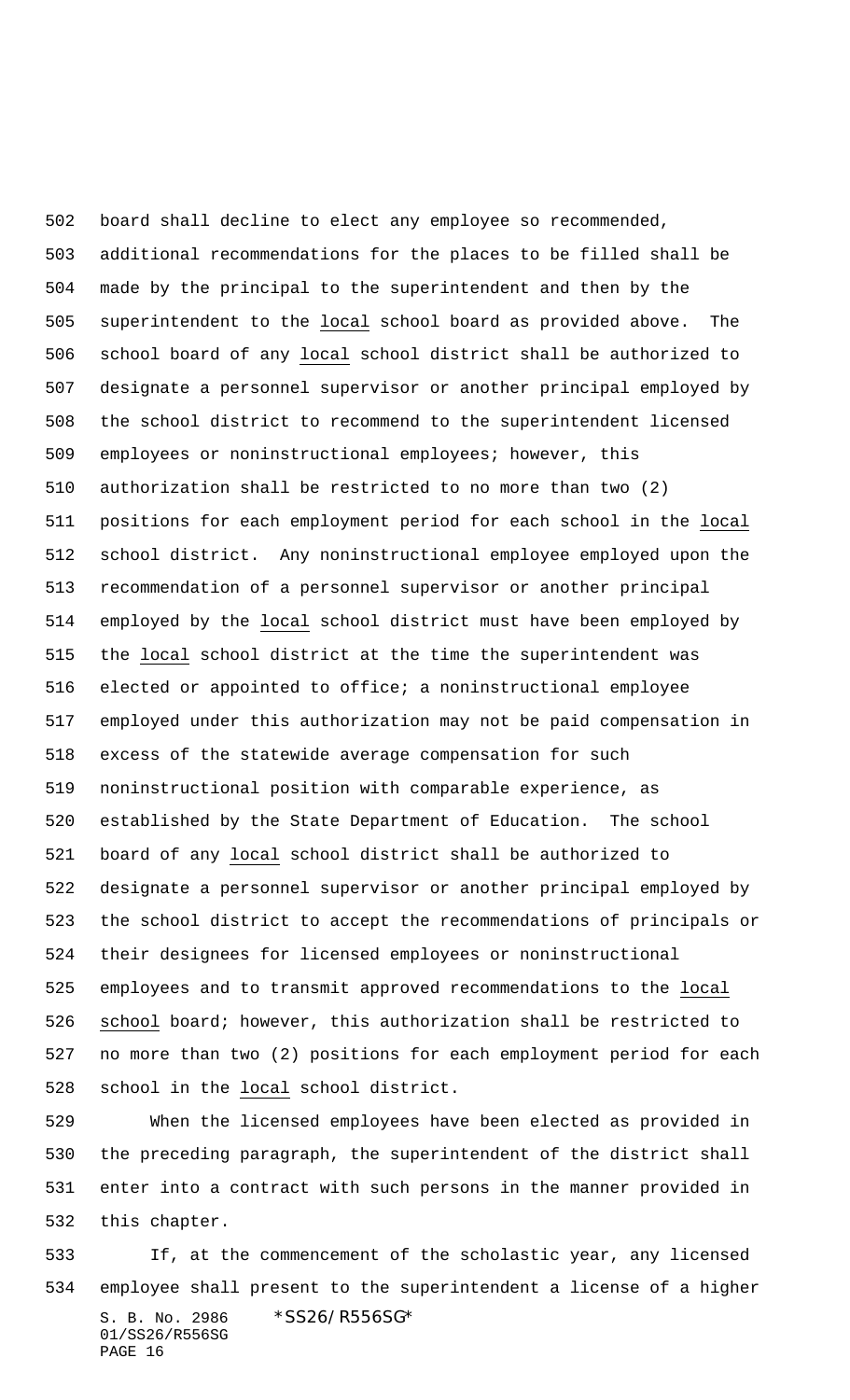grade than that specified in such individual's contract, such individual may, if funds are available from minimum education program funds of the district, or from district funds, be paid from such funds the amount to which such higher grade license would have entitled the individual, had the license been held at the time the contract was executed.

 (2) Superintendents/directors of schools under the purview of the Mississippi Board of Education and the superintendent of the local school district shall require that current criminal records background checks and current child abuse registry checks are obtained, and that such criminal record information and registry checks are on file for any new hires applying for employment as a licensed or nonlicensed employee at a school not previously employed in such school under the purview of the Mississippi Board of Education or such local school district prior to July 1, 2000. In order to determine the applicant's suitability for employment, the applicant shall be fingerprinted. If no disqualifying record is identified at the state level, the fingerprints shall be forwarded by the Department of Public Safety to the FBI for a national criminal history record check. The fee for such fingerprinting and criminal history record check shall be paid by the applicant, not to exceed Fifty Dollars (\$50.00); however, the Mississippi Board of Education or the school board of the local school district, in its discretion, may elect to pay the fee for the fingerprinting and criminal history record check on behalf of any applicant. Under no circumstances shall a member of the Mississippi Board of Education, superintendent/director of schools under the purview of the Mississippi Board of Education, local school district superintendent, local school board member or any individual other than the subject of the criminal history record checks disseminate information received through any such checks except insofar as required to fulfill the purposes of this section.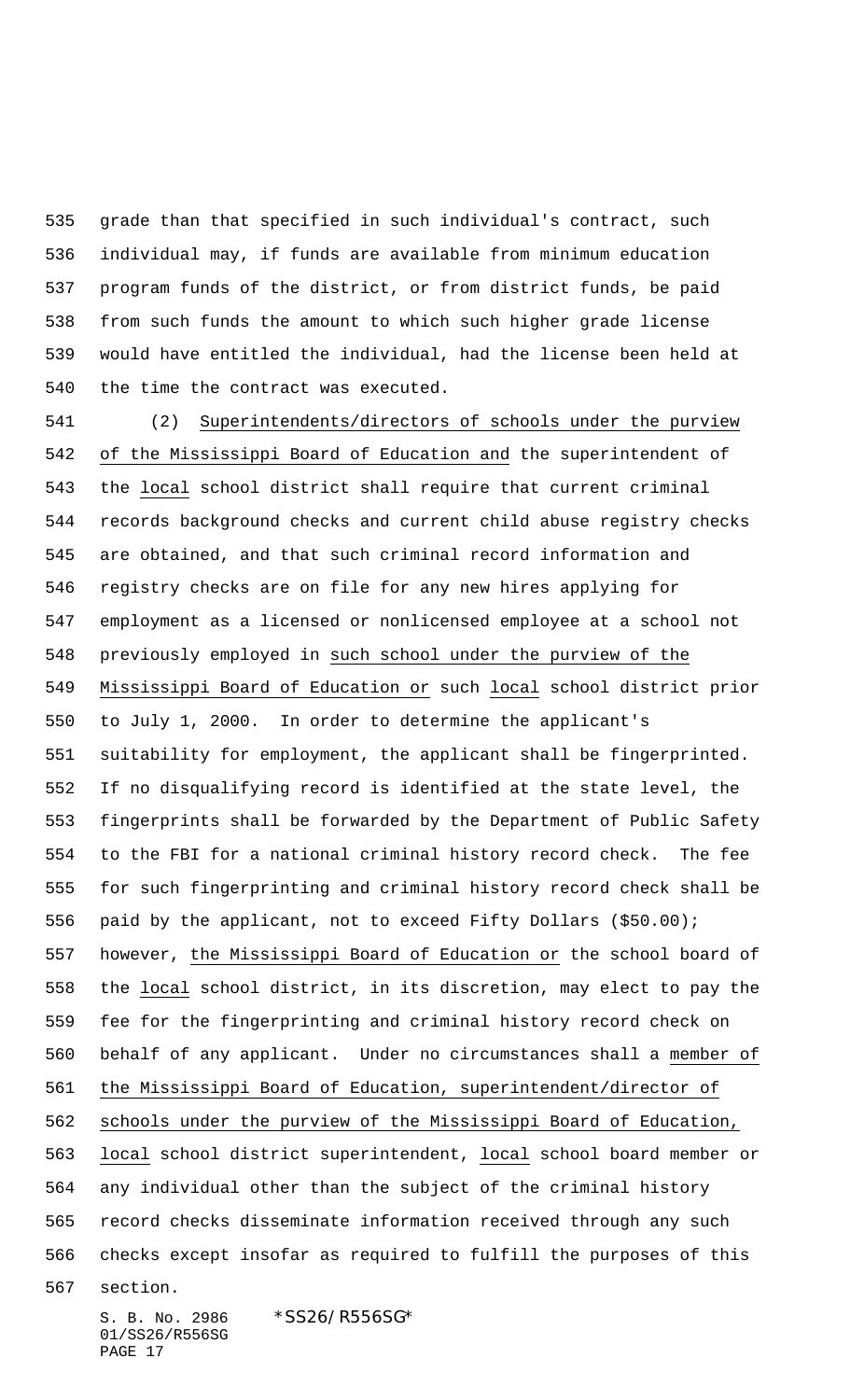(3) If such fingerprinting or criminal record checks disclose a felony conviction, guilty plea or plea of nolo contendere to a felony of possession or sale of drugs, murder, manslaughter, armed robbery, rape, sexual battery, sex offense listed in Section 45-33-23(g), child abuse, arson, grand larceny, burglary, gratification of lust or aggravated assault which has not been reversed on appeal or for which a pardon has not been granted, the new hire shall not be eligible to be employed at such school. Any employment contract for a new hire executed by the superintendent of the local school district or any employment of a new hire by a superintendent/director of a new school under the purview of the Mississippi Board of Education shall be voidable if the new hire receives a disqualifying criminal record check. However, the Mississippi Board of Education or the school board may, in its discretion, allow any applicant aggrieved by the employment decision under this section to appear before the respective board, or before a hearing officer designated for such purpose, to show mitigating circumstances which may exist and allow the new hire to be employed at the school. The Mississippi Board of Education or local school board may grant waivers for such mitigating circumstances, which shall include, but not be limited to: (a) age at which the crime was committed; (b) circumstances surrounding the crime; (c) length of time since the conviction and criminal history since the conviction; (d) work history; (e) current employment and character references; (f) other evidence demonstrating the ability of the person to perform the employment responsibilities competently and that the person does not pose a threat to the health or safety of the children at the school.

S. B. No. 2986 \* SS26/R556SG\* 01/SS26/R556SG PAGE 18 (4) No local school district or local school district employee or members of the Mississippi Board of Education or employee of a school under the purview of the Mississippi Board of Education shall be held liable in any employment discrimination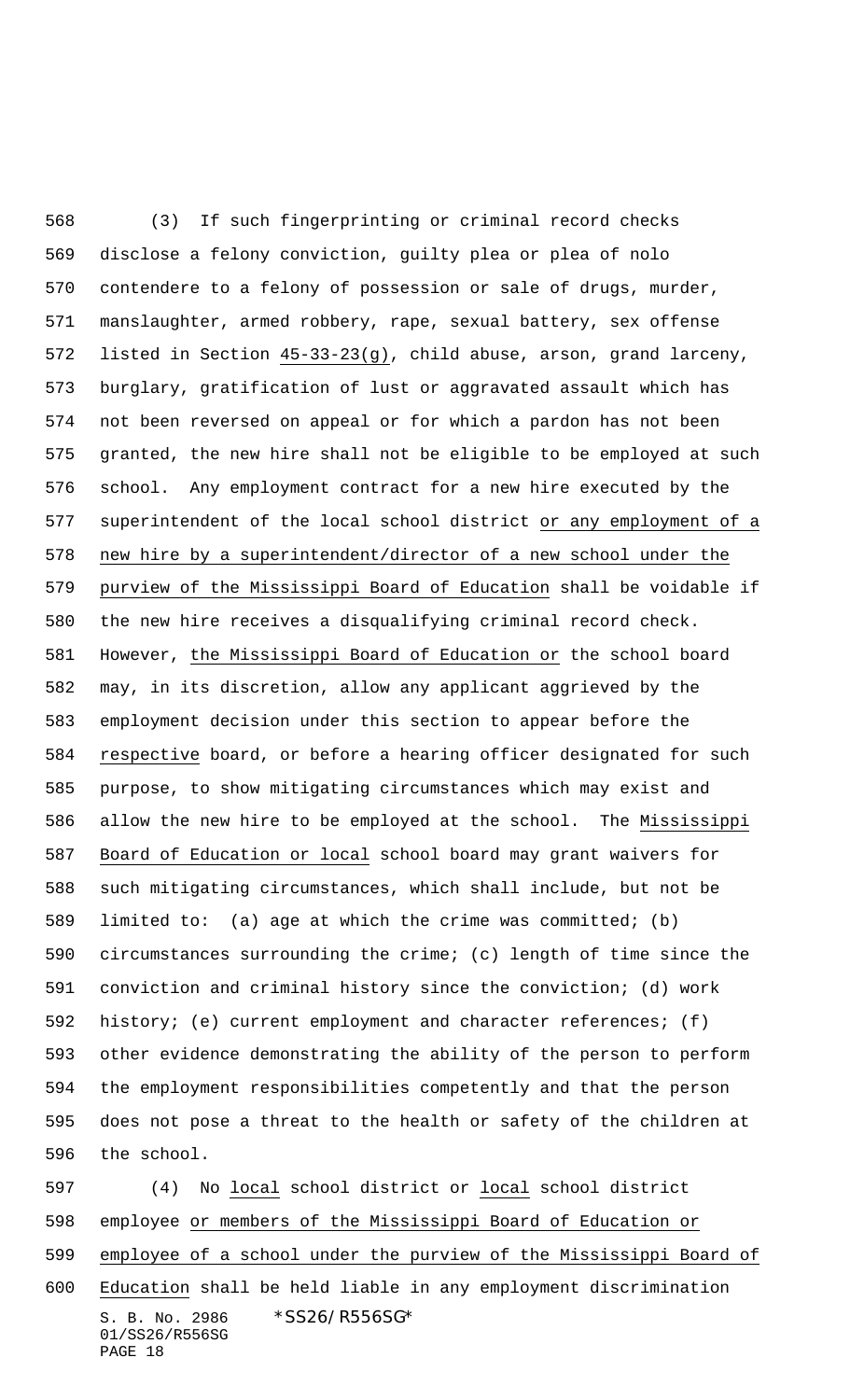suit in which an allegation of discrimination is made regarding an employment decision authorized under this Section 37-9-17.

 (5) Subsections (2) through (5) of this section shall be repealed on June 30, 2002.

 SECTION 13. Section 45-27-1, Mississippi Code of 1972, is amended as follows:

 45-27-1. The Legislature finds and declares that a more effective administrative structure now is required to control the collection, storage, dissemination and use of criminal offender record information. These improvements in the organization and control of criminal offender record-keeping are imperative both to strengthen the administration of criminal justice and to assure appropriate protection of rights of individual privacy. **\* \* \*** The purposes of this chapter are (a) to control and coordinate criminal offender record-keeping within this state; (b) to assure periodic reporting to the Governor and Legislature concerning such record-keeping; and (c) to establish a more effective administrative structure for the collection, maintenance, retrieval and dissemination of criminal history record information

 described in this chapter, consistent with those principles of 621 scope and security prescribed by this chapter.

 SECTION 14. Section 45-27-3, Mississippi Code of 1972, is amended as follows:

 45-27-3. For the purposes of this chapter, the following words shall have the meanings ascribed to them in this section unless the context requires otherwise:

 (a) "Criminal justice agencies" means public agencies at all levels of government which perform as their principal function activities relating to the apprehension, prosecution, adjudication or rehabilitation of criminal offenders.

 (b) "Offense" means an act which is a felony or a misdemeanor **\* \* \***.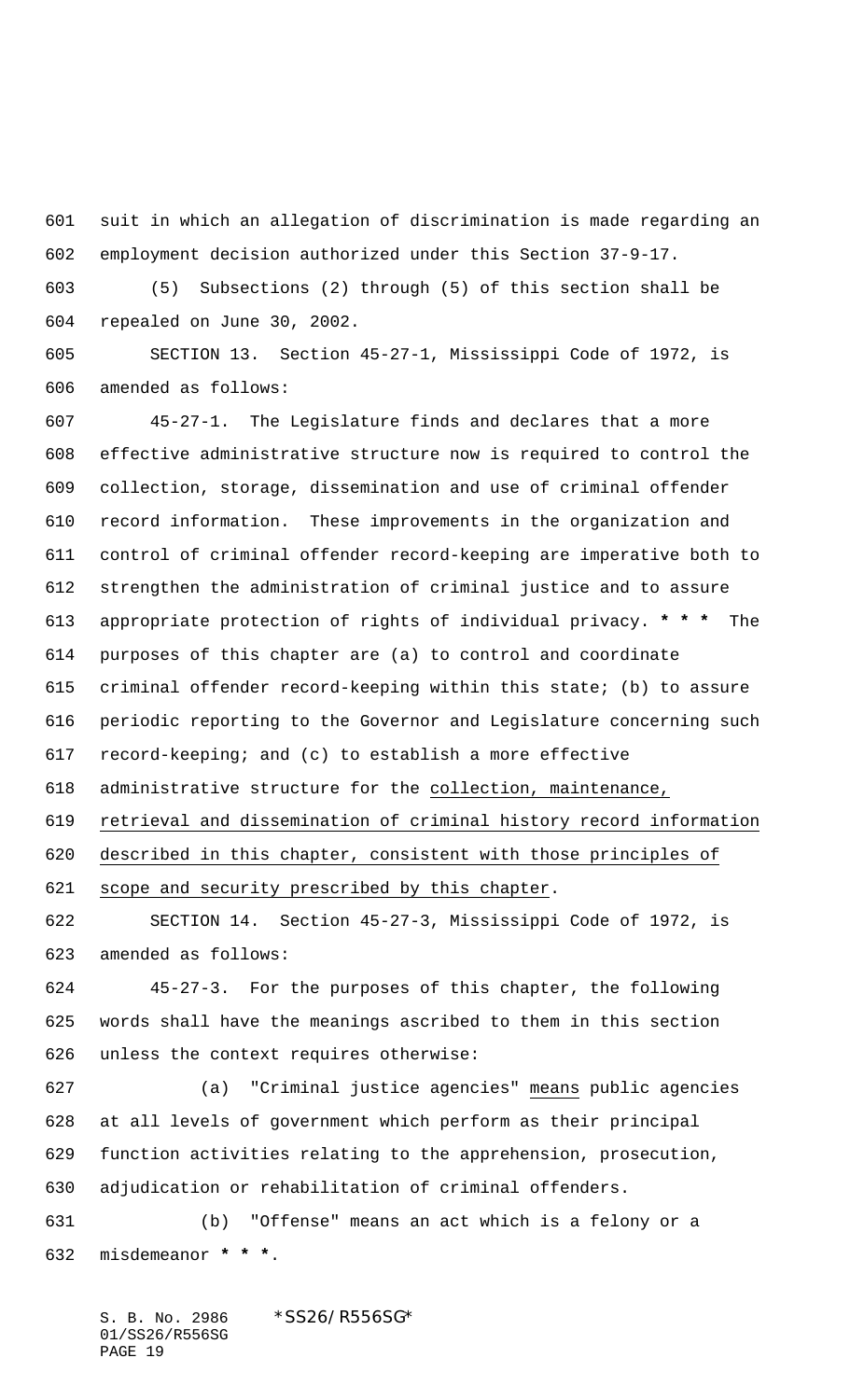(c) "Justice information system" means those agencies, procedures, mechanisms, media and forms, as well as the information itself, which are or become involved in the origination, transmittal, storage, retrieval and dissemination of information related to reported offenses and offenders, and the subsequent actions related to such events or persons.

 (d) "Criminal justice information" means the following classes of information:

 (i) "Secret data" which includes information dealing with those elements of the operation and programming of the Mississippi Justice Information Center computer system and the communications network and satellite computer systems handling criminal justice information which prevents unlawful intrusion into the system.

 (ii) "Criminal history record information," which means information collected by criminal justice agencies on individuals consisting of identifiable descriptions and notations of arrests, detentions, indictments, affidavits, information or other formal charges and any disposition arising therefrom, sentencing, correctional supervision and release. The term does not include identification information such as fingerprint records or images to the extent that such information does not indicate involvement of the individual in the criminal justice system.

 (iii) "Sensitive data," which contains statistical information in the form of reports, lists and documentation which may identify a group characteristic, such as "white" males or "stolen" guns.

 (iv) "Restricted data," which contains information relating to data-gathering techniques, distribution methods, manuals and forms.

S. B. No. 2986 \*SS26/R556SG\* 01/SS26/R556SG PAGE 20 (v) "Law enforcement agency" or "originating 664 agency" or "agency" which includes a governmental unit or agency composed of one or more persons employed full time or part time by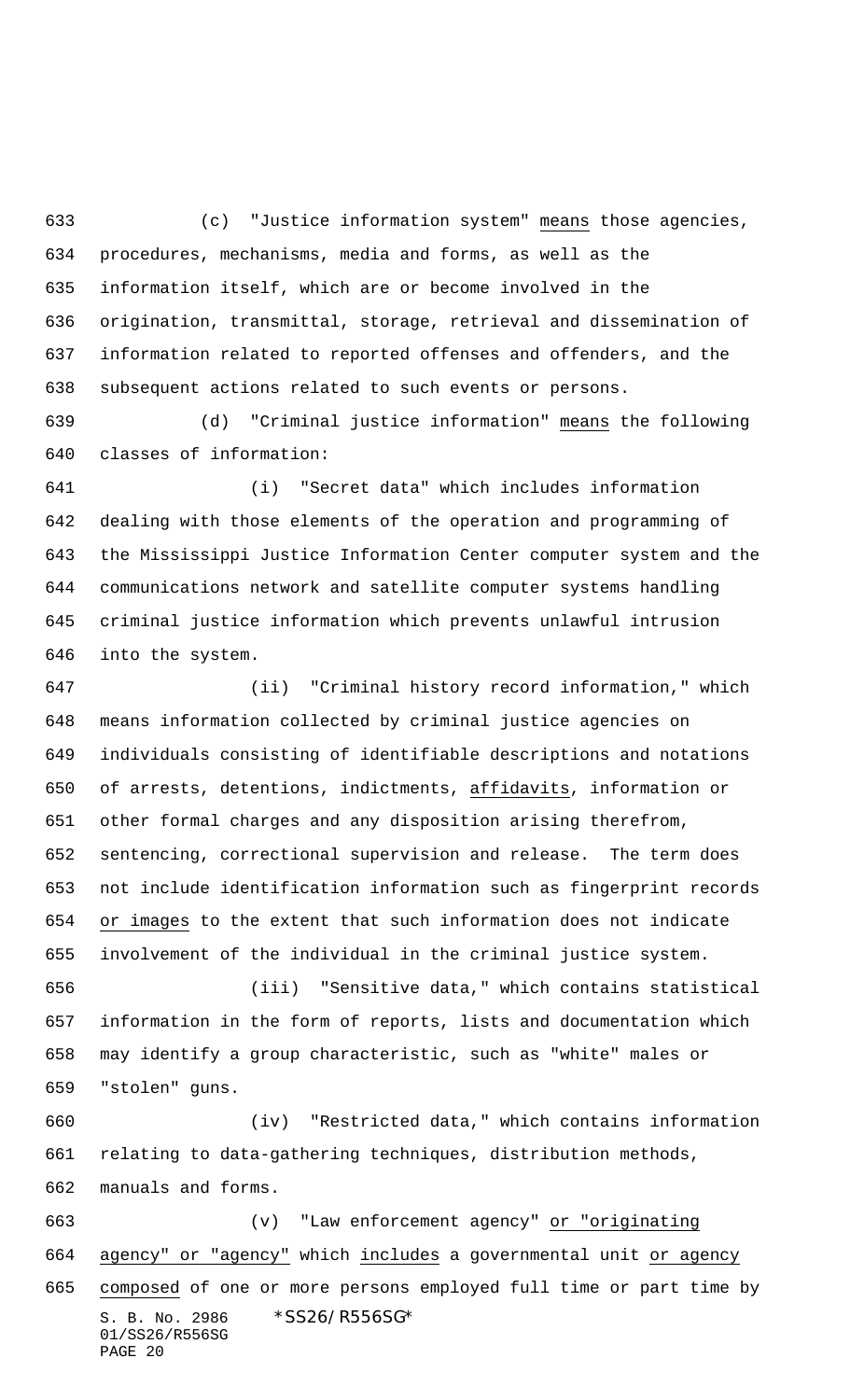S. B. No. 2986 \*SS26/R556SG\* 01/SS26/R556SG PAGE 21 the state as a political subdivision thereof for the following purposes: (A) the administration of criminal justice, which includes the prevention and detection of crime; the apprehension, pretrial release, post-trial release, prosecution, adjudication, correctional supervision or rehabilitation of accused persons or criminal offenders; or the collection, storage and dissemination of criminal history record information; or (B) the enforcement of 673 state laws or local ordinances, which includes making arrests for crimes while acting within the scope of their authority. The agency must perform one or more of the above-described criminal justice duties and allocate a substantial part of its annual budget to the administration of criminal justice. (e) "Center" means the Mississippi Justice Information Center or the Mississippi Criminal Information Center. (f) "Department" means the Mississippi Department of Public Safety. (g) "Conviction information" means criminal history record information disclosing that a person was found guilty of, or has pleaded guilty or nolo contendere to, a criminal offense in a court of law, together with any sentencing information. This includes a conviction in a federal or military tribunal, including a court martial conducted by the Armed Forces of the United States, or a conviction for an offense committed on an Indian Reservation or other federal property, or any court of a state of the United States. (h) "Nonconviction information" means arrest without disposition information if an interval of one (1) year has elapsed from the date of arrest and no active prosecution for the charge is pending, as well as, all acquittals and all dismissals. SECTION 15. Section 45-27-7, Mississippi Code of 1972, is amended as follows: 45-27-7. (1) The Mississippi Justice Information Center shall: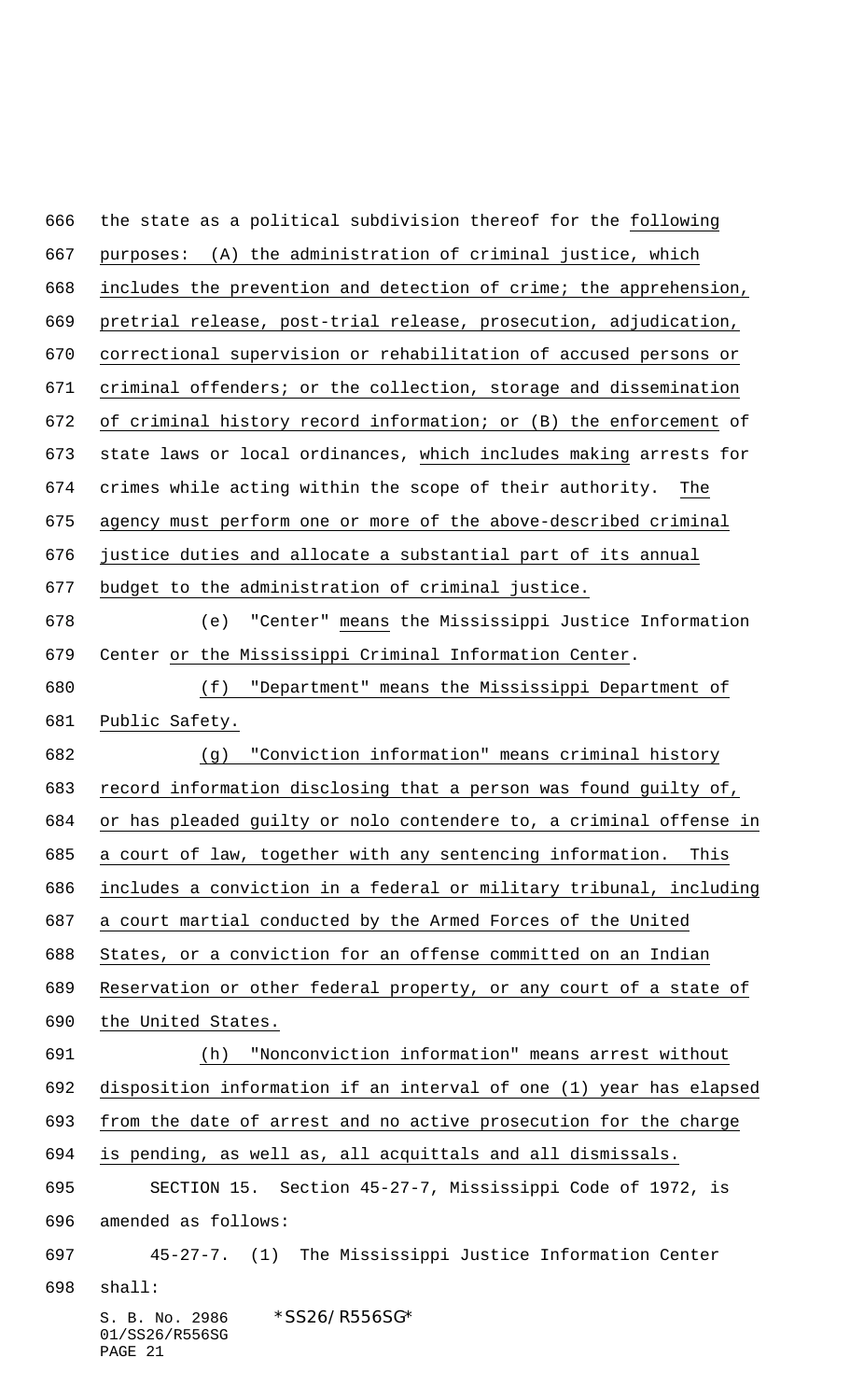(a) Develop, operate and maintain an information system which will support the collection, storage, retrieval and dissemination of all crime and offender data described in this chapter, consistent with those principles of scope, security and responsiveness prescribed by this chapter.

 (b) Cooperate with all criminal justice agencies within the state in providing those forms, procedures, standards and related training assistance necessary for the uniform operation of the statewide center.

 (c) Offer assistance and, when practicable, instruction to all local law enforcement agencies in establishing efficient local records systems.

 (d) Make available, upon request, to all local and state criminal justice agencies, to all federal criminal justice agencies and to criminal justice agencies in other states any information in the files of the center which will aid such agencies in the performance of their official duties. For this purpose the center shall operate on a twenty-four-hour basis, seven (7) days a week. Such information, when authorized by the director of the center, may also be made available to any other agency of this state or any political subdivision thereof and to any federal agency, upon assurance by the agency concerned that the information is to be used for official purposes only in the prevention or detection of crime or the apprehension of criminal offenders.

S. B. No. 2986 \* SS26/R556SG\* 01/SS26/R556SG (e) Cooperate with other agencies of this state, the crime information agencies of other states, and the national crime information center systems of the Federal Bureau of Investigation in developing and conducting an interstate, national and international system of criminal identification and records. (f) Make available, upon request, to nongovernmental entities or employers certain information for noncriminal justice purposes as specified in Section 45-27-12.

PAGE 22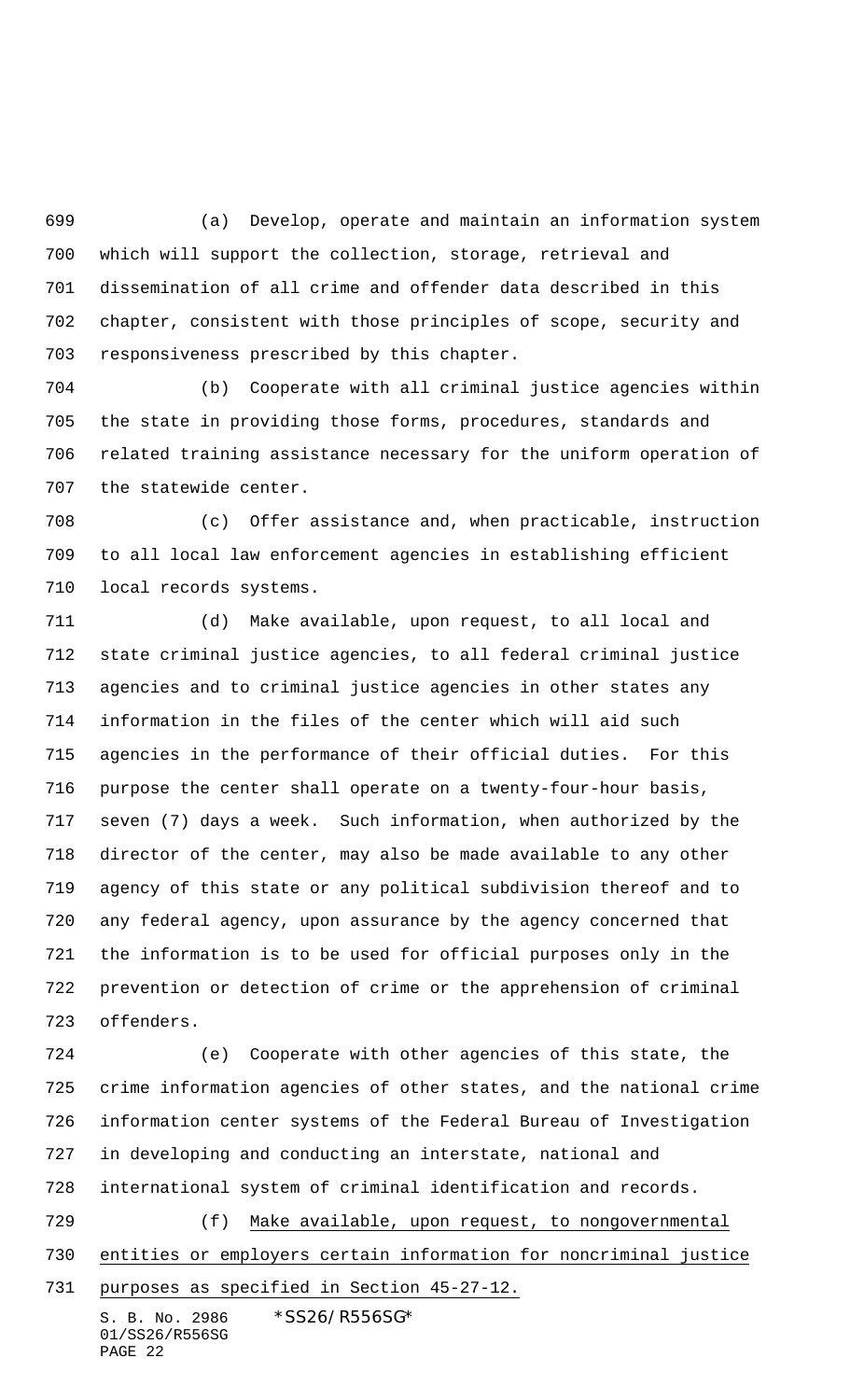(g) Institute necessary measures in the design, implementation and continued operation of the justice information system to ensure the privacy and security of the system. Such measures shall include establishing complete control over use of and access to the system and restricting its integral resources and facilities and those either possessed or procured and controlled by criminal justice agencies. Such security measures must meet standards developed by the center as well as those set by the nationally operated systems for interstate sharing of information.

 (h) Provide data processing for files listing motor vehicle drivers' license numbers, motor vehicle registration numbers, wanted and stolen motor vehicles, outstanding warrants, identifiable stolen property and such other files as may be of general assistance to law enforcement agencies; provided, however, that the purchase, lease, rental or acquisition in any manner of "computer equipment or services," as defined in Section 25-53-3, Mississippi Code of 1972, shall be subject to the approval of the Mississippi Information Technology Services.

 (i) Maintain a field coordination and support unit which shall have all the power conferred by law upon any peace officer of this state.

 (2) The department, including the investigative division or the center, shall:

 (a) Obtain and store fingerprints, descriptions, photographs and any other pertinent identifying data on persons who:

 (i) Have been or are hereafter arrested or taken into custody in this state: (A) For an offense which is a felony;

(B) For an offense which is a

misdemeanor **\* \* \***;

S. B. No. 2986 \* SS26/R556SG\* 01/SS26/R556SG (C) As a fugitive from justice; or

PAGE 23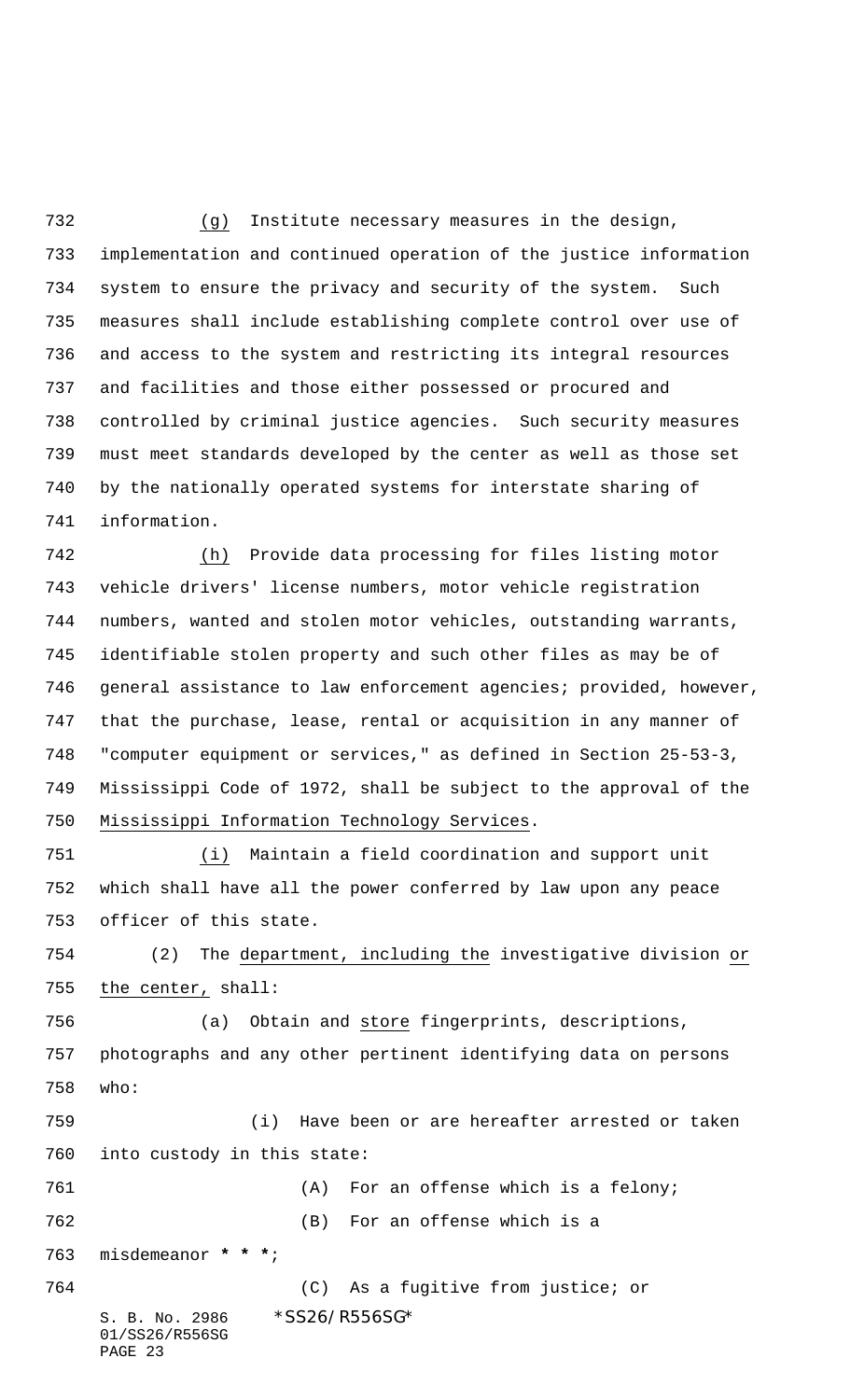(ii) Are or become habitual offenders; or

 (iii) Are currently or become confined to any prison, penitentiary or other penal institution; or

 (iv) Are unidentified human corpses found in the state.

 (b) Compare all fingerprint and other identifying data received with that already on file and determine whether or not a criminal record is found for such person, and at once inform the requesting agency or arresting officer of those facts that may be disseminated consistent with applicable security and privacy laws and regulations. A record shall be maintained for a minimum of one (1) year of the dissemination of each individual criminal history, including at least the date and recipient of such information.

 (c) Establish procedures to respond to those individuals who file requests to review their own records, pursuant to Sections 45-27-11 and 45-27-12, and to cooperate in the correction of the central center records and those of contributing agencies when their accuracy has been successfully challenged either through the related contributing agencies or by court order issued on behalf of an individual.

 SECTION 16. The following provision shall be codified as Section 45-27-8, Mississippi Code of 1972:

 45-27-8. **Mississippi Justice Information Center authorized to charge fees for services and reports.**

 The center, by direction of the Commissioner of the Department of Public Safety, shall establish and collect fees reasonably calculated to reimburse the center for the actual cost of searching, reviewing, duplicating and mailing records or information of any kind maintained by the center and authorized for release by this chapter.

 No records shall be furnished by the center which are classified as confidential by law.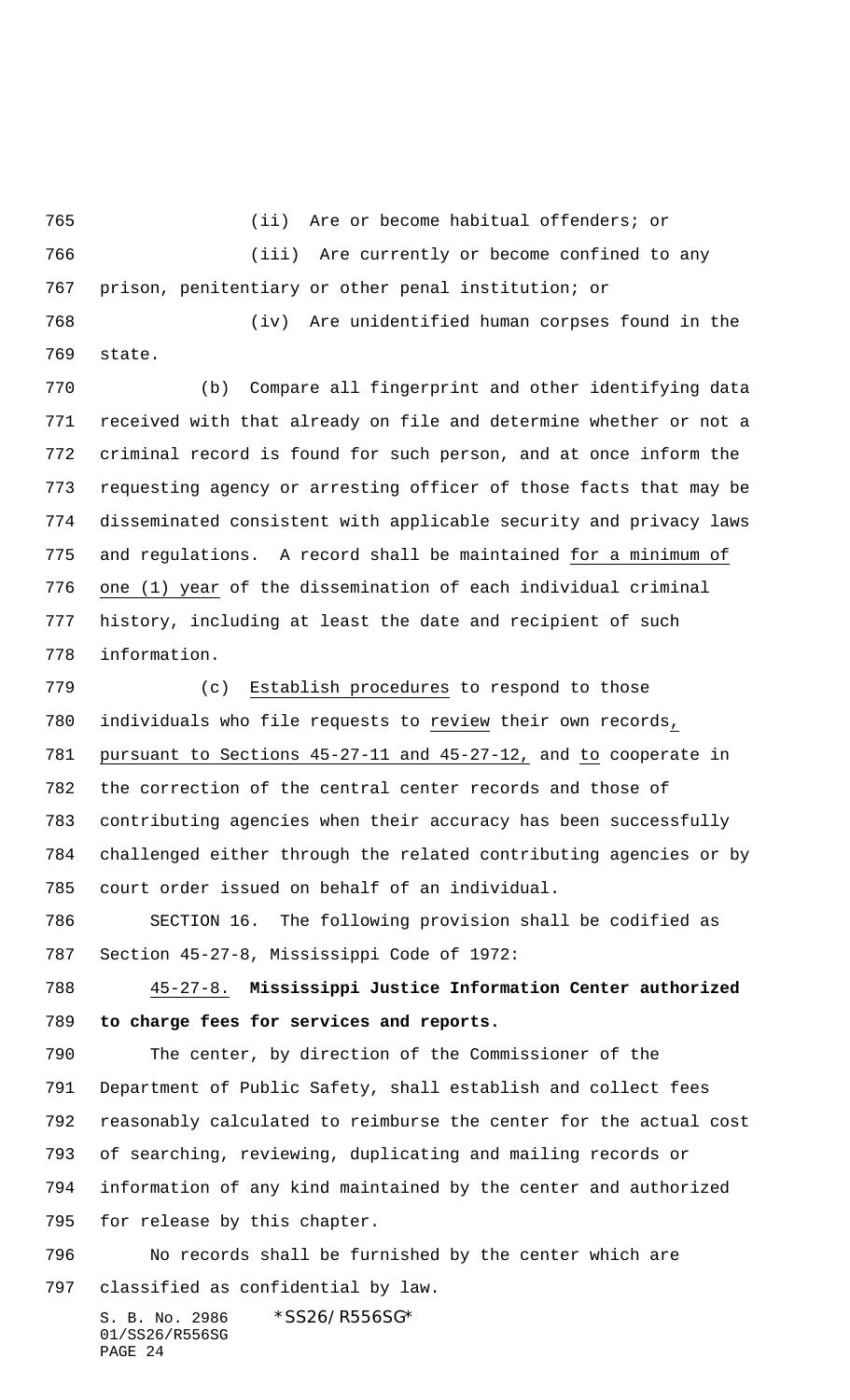All fees collected by the center pursuant to this chapter shall be deposited into the Criminal Information Center Special Fund hereby created in the State Treasury. Monies deposited in such fund shall be expended by the center, as authorized and appropriated by the Legislature, to defray the expenses of the center. Any revenue in the fund which is not encumbered at the end of the fiscal year shall not lapse to the State General Fund but shall remain in the special fund.

 SECTION 17. Section 45-27-9, Mississippi Code of 1972, is amended as follows:

 45-27-9. (1) All criminal justice agencies within the state shall submit to the center fingerprints, descriptions, photographs (when specifically requested), and other identifying data on persons who have been lawfully arrested or taken into custody in this state for all felonies and **\* \* \*** misdemeanors as described in Section 45-27-7(2)(a). It shall be the duty of all chiefs of 814 police, sheriffs, district attorneys, courts, court clerks, judges, parole and probation officers, wardens or other persons in charge of correctional institutions in this state to furnish the center with any other data deemed necessary by the center to carry out its responsibilities under this chapter.

S. B. No. 2986 \*SS26/R556SG\* 01/SS26/R556SG PAGE 25 (2) All persons in charge of law enforcement agencies shall obtain, or cause to be obtained, fingerprints according to the fingerprint system of identification established by the Director of the Federal Bureau of Investigation, full face and profile photographs (if equipment is available) and other available identifying data, of each person arrested or taken into custody for an offense of a type designated in subsection (1) of this section, of all persons arrested or taken into custody as fugitives from justice and of all unidentified human corpses in their jurisdictions, but photographs need not be taken if it is known that photographs of the type listed, taken within the previous year, are on file.Any record taken in connection with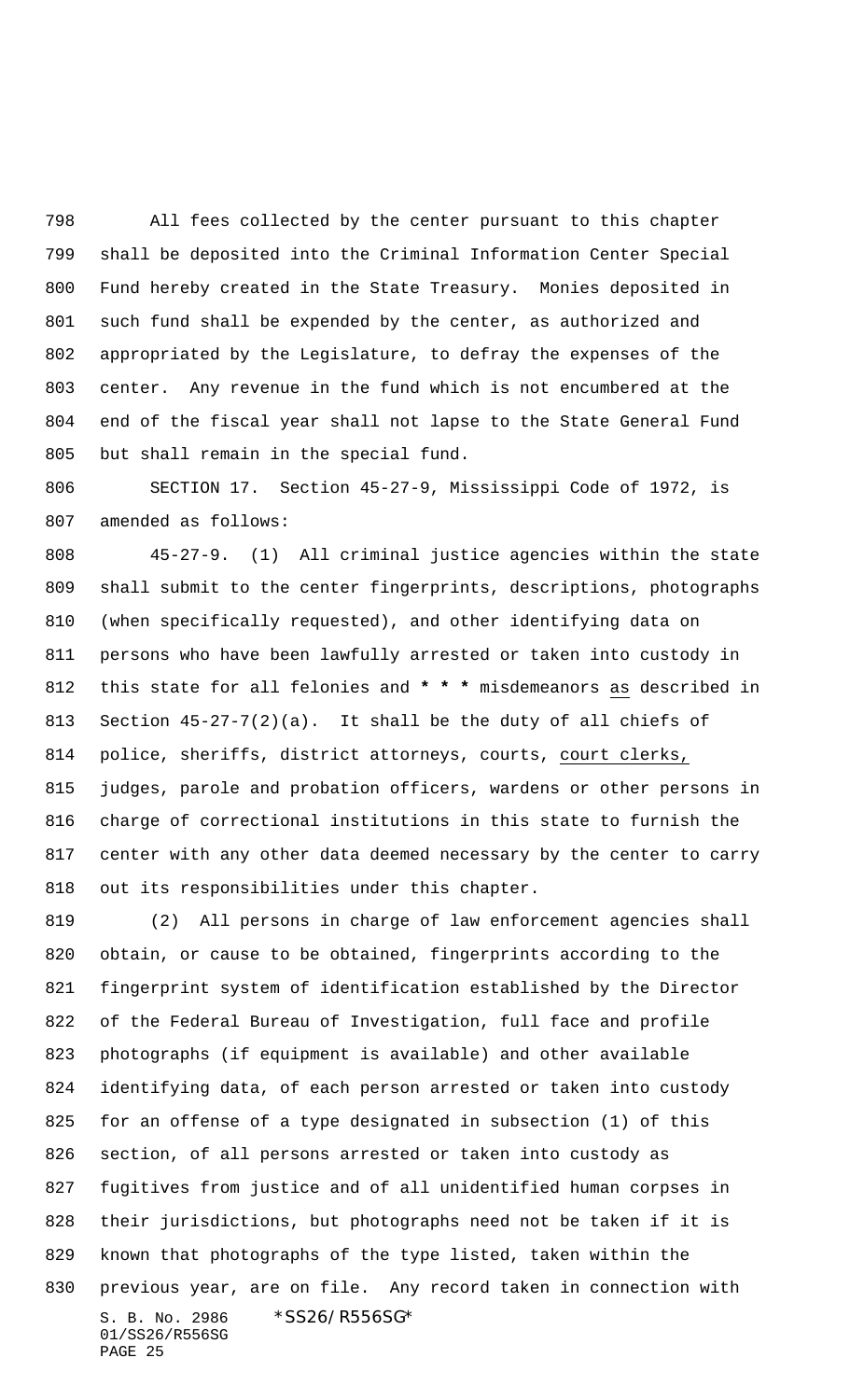any person arrested or taken into custody and subsequently released without charge or cleared of the offense through court proceedings shall be purged from the files of the center and 834 destroyed upon receipt by the center of a lawful expunction order. All persons in charge of law enforcement agencies shall submit to the center detailed descriptions of arrests or takings into custody which result in release without charge or subsequent exoneration from criminal liability within twenty-four (24) hours of such release or exoneration.

 (3) Fingerprints and other identifying data required to be taken under subsection (2) shall be forwarded within twenty-four (24) hours after taking for filing and classification, but the period of twenty-four (24) hours may be extended to cover any intervening holiday or weekend. Photographs taken shall be forwarded at the discretion of the agency concerned, but, if not forwarded, the fingerprint record shall be marked "Photo Available" and the photographs shall be forwarded subsequently if the center so requests.

 (4) All persons in charge of law enforcement agencies shall submit to the center detailed descriptions of arrest warrants and related identifying data immediately upon determination of the fact that the warrant cannot be served for the reasons stated. If the warrant is subsequently served or withdrawn, the law enforcement agency concerned must immediately notify the center of such service or withdrawal. Also, the agency concerned must annually, no later than January 31 of each year and at other times if requested by the center, confirm all such arrest warrants which continue to be outstanding. Upon receipt of a lawful expunction order, the center shall purge and destroy files of all data relating to an offense when an individual is subsequently exonerated from criminal liability of that offense. The center shall not be liable for the failure to purge, destroy or expunge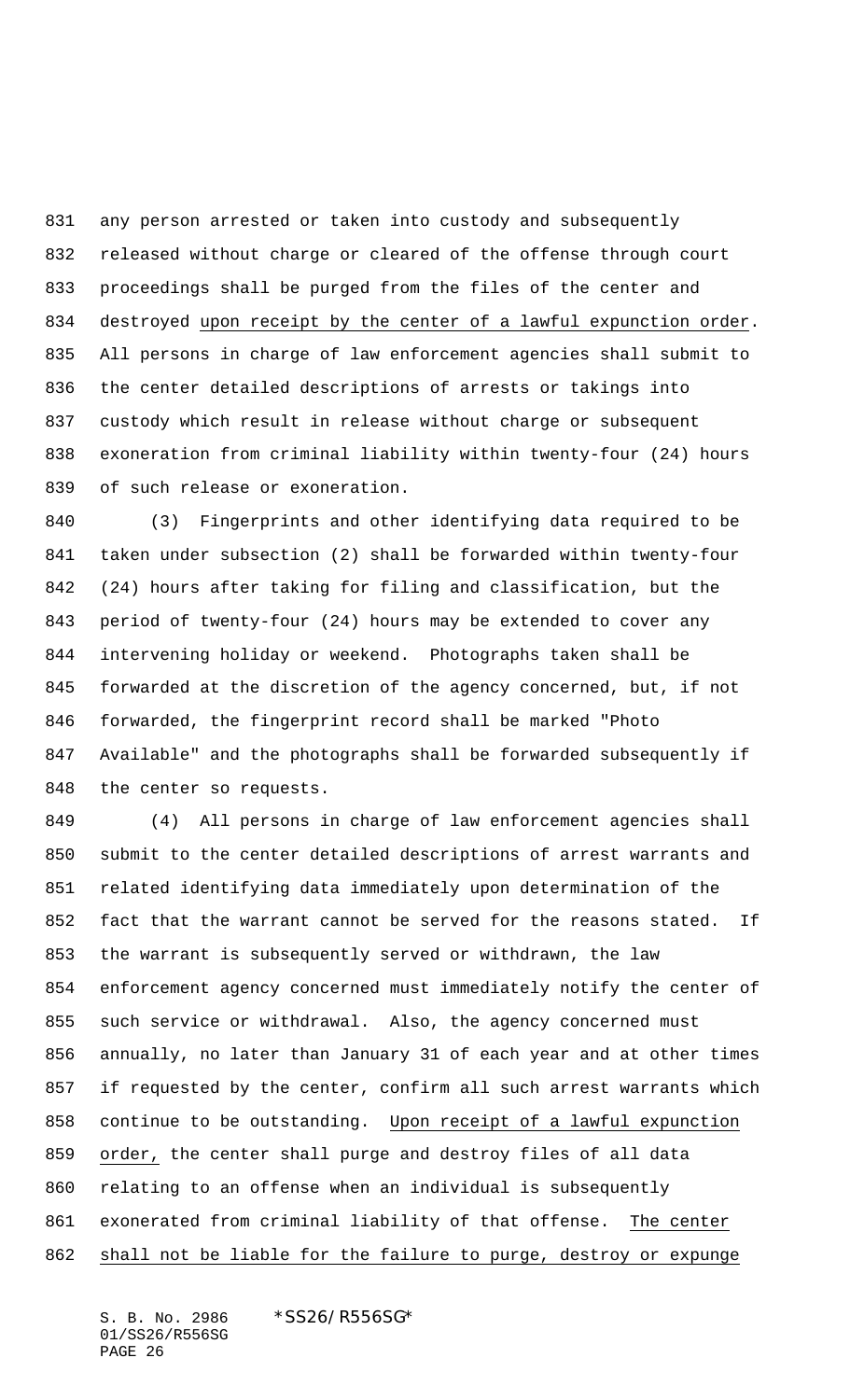863 any records if an agency or court fails to forward to the center proper documentation ordering such action.

 (5) All persons in charge of state correctional institutions shall obtain fingerprints, according to the fingerprint system of identification established by the Director of the Federal Bureau of Investigation or as otherwise directed by the center, and full face and profile photographs of all persons received on commitment to such institutions. The prints so taken shall be forwarded to the center, together with any other identifying data requested, within ten (10) days after the arrival at the institution of the person committed. At the time of release, the institution will again obtain fingerprints, as before, and forward them to the center within ten (10) days, along with any other related information requested by the center. The institution shall notify the center immediately upon the release of such person.

 (6) All persons in charge of law enforcement agencies, all court clerks, all municipal justices where they have no clerks, all justice court judges and all persons in charge of state and county probation and parole offices, shall supply the center with the information described in subsections (4) and (10) of this section on the basis of the forms and instructions to be supplied by the center.

 (7) All persons in charge of law enforcement agencies in this state shall furnish the center with any other identifying data required in accordance with guidelines established by the center. All law enforcement agencies and correctional institutions in this state having criminal identification files shall cooperate in providing the center with copies of such items in such files which will aid in establishing the nucleus of the state criminal identification file.

S. B. No. 2986 \*SS26/R556SG\* 01/SS26/R556SG (8) All law enforcement agencies within the state shall report to the center, in a manner prescribed by the center, all persons wanted by and all vehicles and identifiable property

```
PAGE 27
```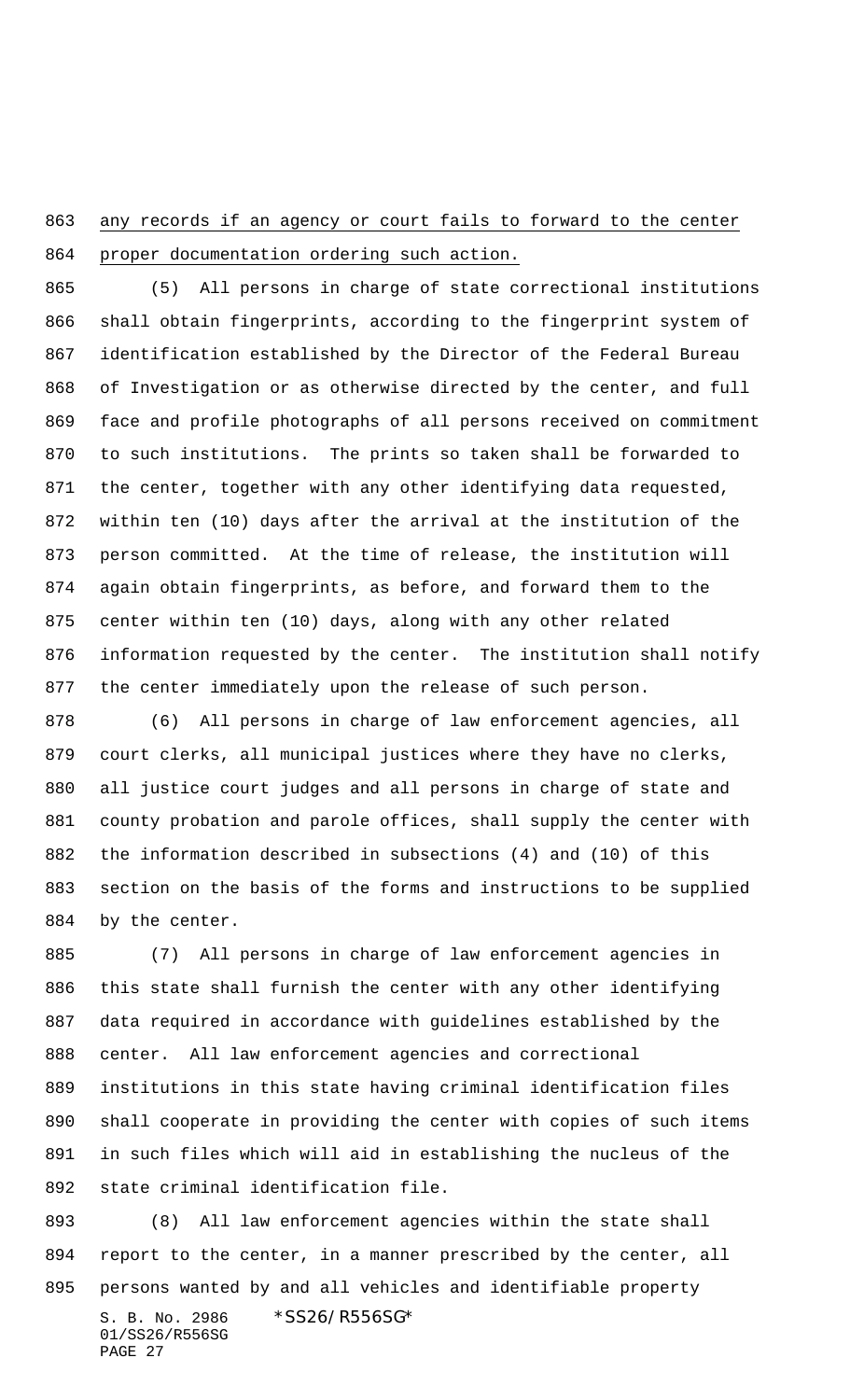stolen from their jurisdictions. The report shall be made as soon as is practical after the investigating department or agency either ascertains that a vehicle or identifiable property has been stolen or obtains a warrant for an individual's arrest or determines that there are reasonable grounds to believe that the individual has committed a crime. The report shall be made within a reasonable time period following the reporting department's or agency's determination that it has grounds to believe that a vehicle or property was stolen or that the wanted person should be arrested.

 (9) All law enforcement agencies in the state shall immediately notify the center if at any time after making a report as required by subsection (8) of this section it is determined by the reporting department or agency that a person is no longer wanted or that a vehicle or property stolen has been recovered. Furthermore, if the agency making such apprehension or recovery is not the one which made the original report, then it shall immediately notify the originating agency of the full particulars relating to such apprehension or recovery using methods prescribed by the center.

 (10) All law enforcement agencies in the state and clerks of the various courts shall promptly report to the center all instances where records of convictions of criminals are ordered expunged by courts of this state as now provided by law. The center shall promptly expunge from the files of the center and destroy all records pertaining to any convictions that are ordered expunged by the courts of this state as provided by law.

 (11) The center shall not be held liable for the failure to purge, destroy or expunge records if an agency or court fails to forward to the center proper documentation ordering such action. SECTION 18. Section 45-27-11, Mississippi Code of 1972, is amended as follows: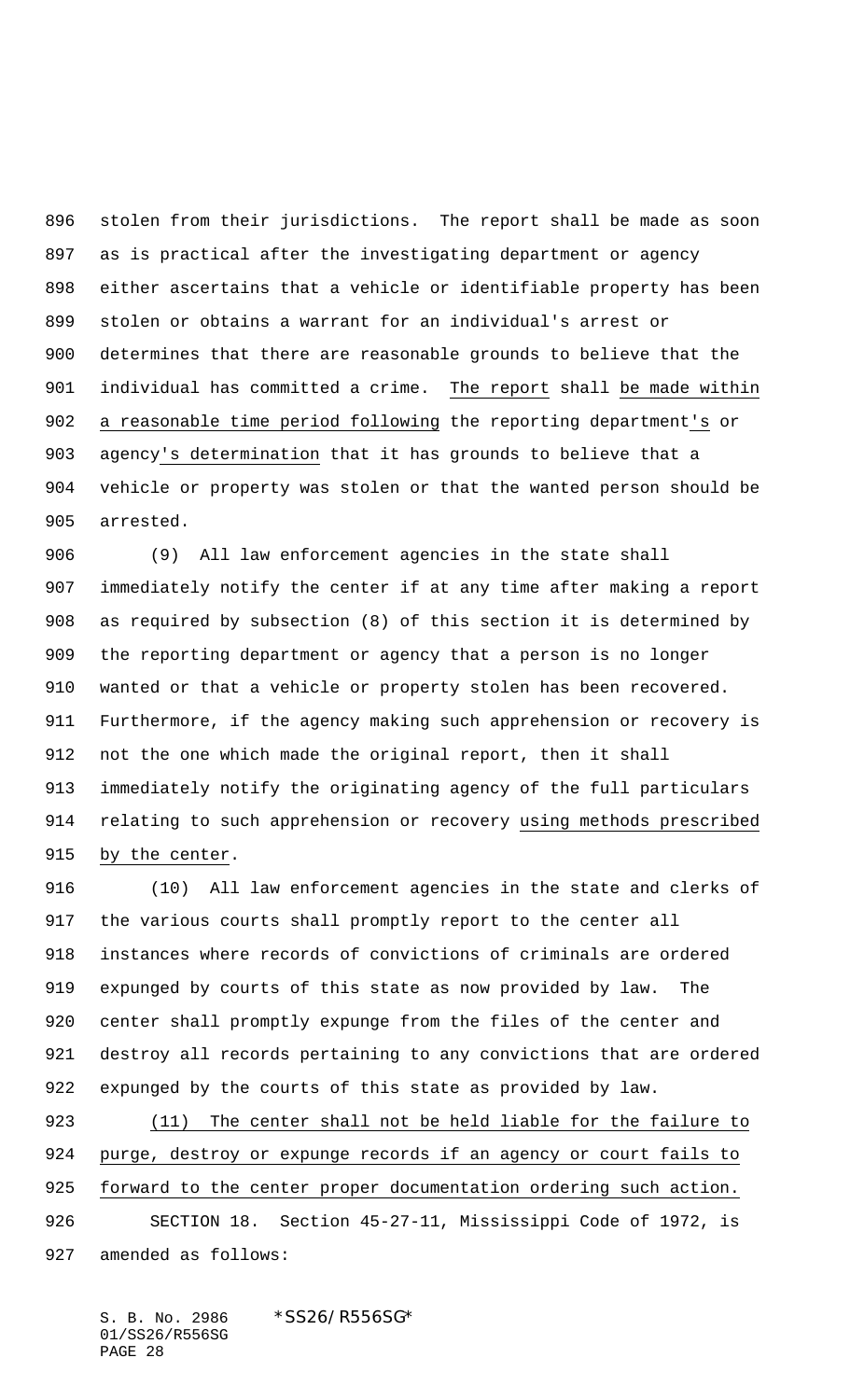## 45-27-11. **Review or challenge of criminal offender records; correction of errors in records.**

 The center shall make a person's criminal records available for inspection by him or his attorney upon written request. Prior to inspection, the person must submit a set of fingerprints, sign a written authorization for the records check, and provide any other identifying information required by the center. Should such person or his attorney contest the accuracy of any portion of such records, the center shall make available to such person or his attorney a copy of the contested record upon written application identifying the portion of the record contested and showing the 939 reason for the contest of accuracy. Forms, procedures, fees, identification and other related aspects pertinent to such access may be prescribed by the center in making access available.

 If an individual believes such information to be inaccurate or incomplete, he may request the original agency having custody or control of the records to purge, modify or supplement them and to so notify the center of such changes. Should the agency decline to so act or should the individual believe the agency's decision to be otherwise unsatisfactory, the individual or his attorney may within thirty (30) days of such decision enter an appeal to the county or circuit court of the county of his residence or to such court in the county where such agency exists. The court in each such case shall conduct a de novo hearing and may order such relief as it finds to be required by law. Such appeals shall be entered in the same manner as other appeals are entered.

S. B. No. 2986 \*SS26/R556SG\* 01/SS26/R556SG PAGE 29 Should the record in question be found to be inaccurate or incomplete **\* \* \***, the court shall order it to be appropriately expunged, modified or supplemented by an explanatory notation. Each agency or individual in the state with custody, possession or control of any such record shall promptly cause each and every copy thereof in his custody, possession or control to be altered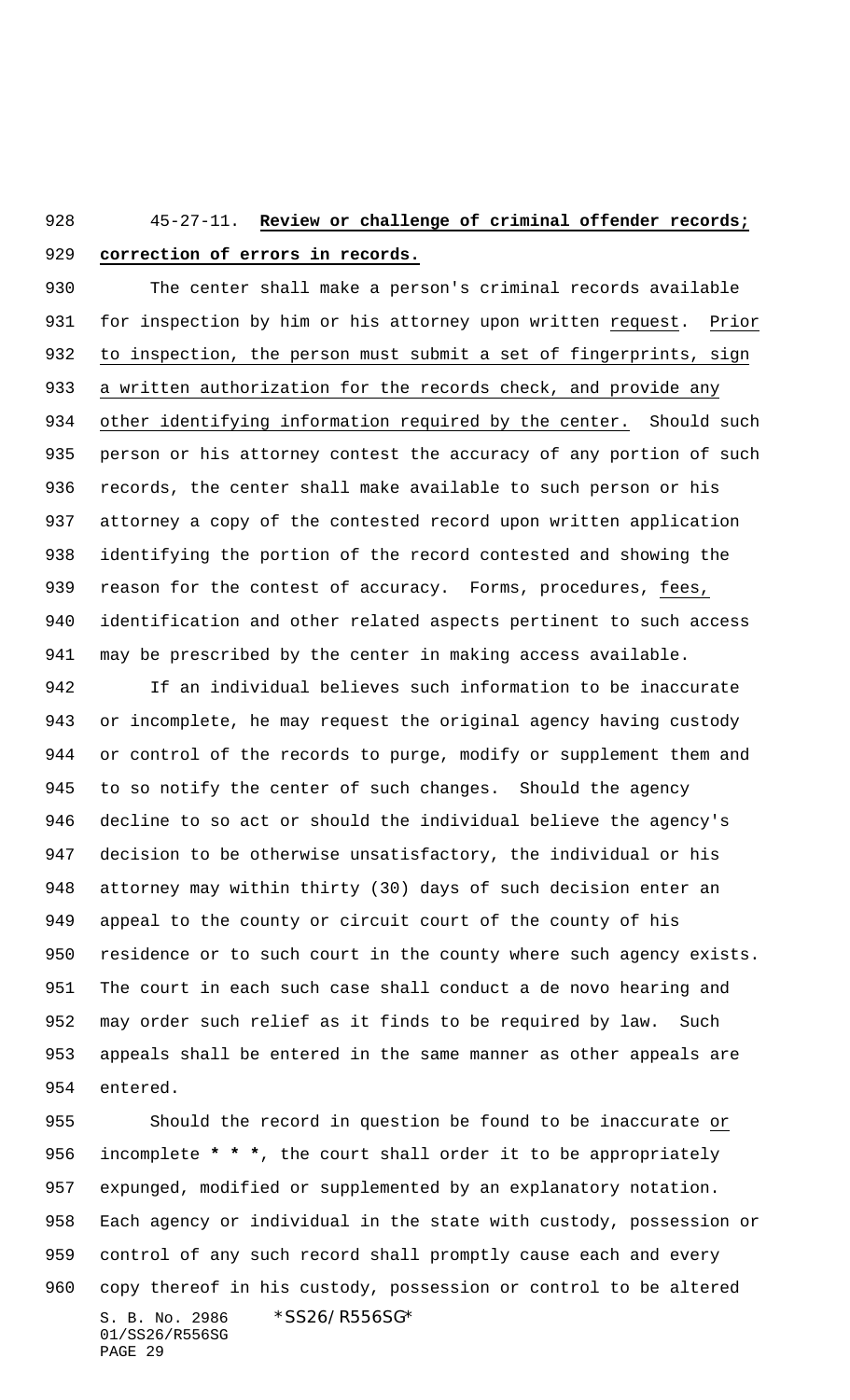in accordance with the court's order. Notification of each such deletion, amendment and supplementary notation shall be promptly disseminated to any individuals or agencies to which the records in question have been communicated as well as to the individual whose records have been ordered so altered. The center shall not be held liable for the failure to modify, supplement, destroy or expunge records if an agency or court fails to forward to the center proper documentation ordering such action.

 Agencies, including the center, at which criminal offender records are sought to be inspected may prescribe reasonable hours and places of inspection and may impose such additional procedures, fees or restrictions, including fingerprinting, as are reasonably necessary both to assure the record's security, to verify the identities of those who seek to inspect them and to maintain an orderly and efficient mechanism for such access.

 SECTION 19. The following provision shall be codified as Section 45-27-12, Mississippi Code of 1972.

 45-27-12. **Dissemination of certain criminal history record information for noncriminal justice purposes.**

 (1) State conviction information and arrest information less than one (1) year old which is contained in the center's database shall be made available for the following noncriminal justice purposes:

 (a) To any local, state or federal governmental agency that requests the information for the enforcement of a local, state or federal law;

 (b) To any nongovernmental entity or any employer authorized either by the subject of record in writing or by state 989 or federal law to receive such information; and

 (c) To any federal agency or central repository in another state requesting the information for purposes authorized by law.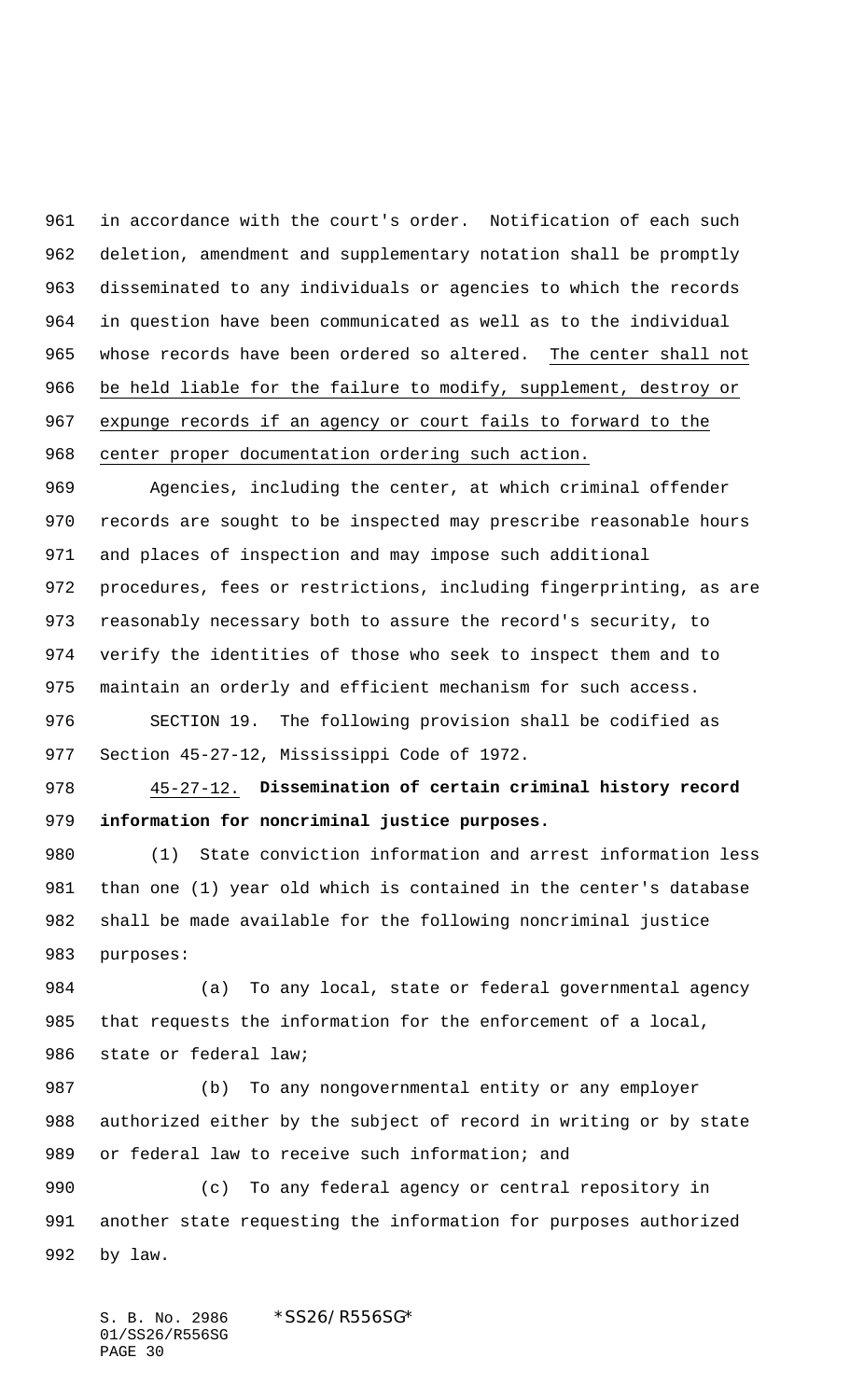(2) Information disseminated for noncriminal justice purposes as specified in this section shall be used only for the purpose for which it was made available and may not be re-disseminated.

 (3) No agency or individual shall confirm the existence or nonexistence of criminal history record information to any person or organization that would not be eligible to receive the information pursuant to this section. Nonconviction information shall not be available under the provisions of this section for noncriminal justice purposes.

 (4) Upon request for a check pursuant to this section, the nongovernmental entity or employer must provide proper identification and authorization information from the subject of the record to be checked and adhere to policies established by the center for such record checks.

 (5) Any individual or his attorney who is the subject of the record to be checked, upon positive verification of the individual's identity, may request to review the disseminated information and shall follow the procedure set forth in Section 45-27-11. If the individual wishes to correct the record as it appears in the center's system, the person shall follow the procedure set forth in Section 45-27-11. The right of a person to review the person's criminal history record information shall not be used by a prospective employer or others as a means to circumvent procedures or fees for accessing records for noncriminal justice purposes.

 (6) The center may impose procedures, including the submission of fingerprints, fees or restrictions, as are reasonably necessary to assure the record's security, to verify the identities of those who seek to inspect them, and to maintain an orderly and efficient mechanism for access. All fees shall be assessed and deposited in accordance with the provisions of

Section 45-27-8.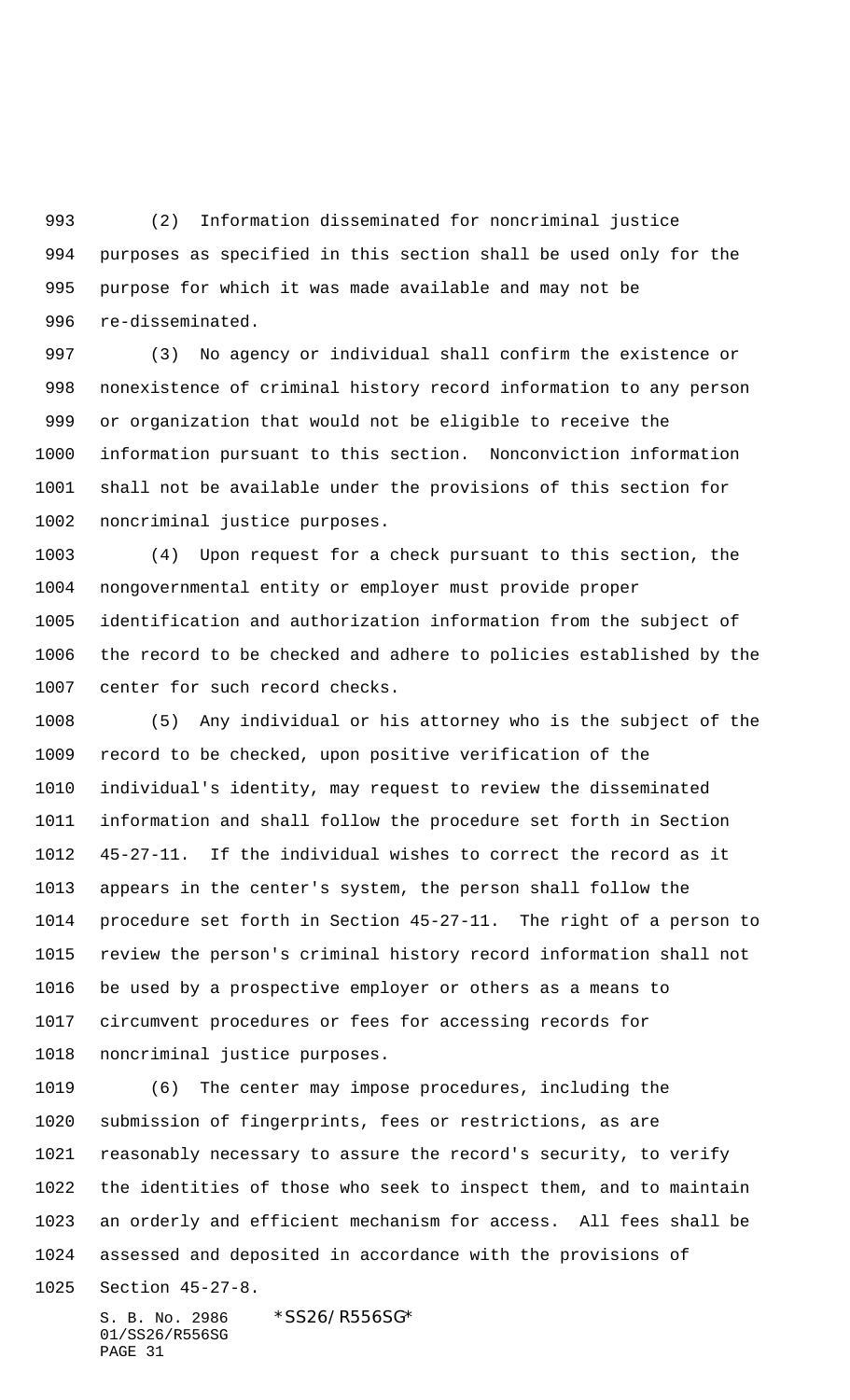(7) Local agencies may release their own agency records according to their own policies.

 (8) Release of the above-described information for noncriminal justice purposes shall be made only by the center, under the limitations of this section, and such compiled records will not be released or disclosed for noncriminal justice purposes by other agencies in the state.

 SECTION 20. Section 45-27-13, Mississippi Code of 1972, is amended as follows:

 45-27-13. (1) Any person who knowingly requests, obtains or attempts to obtain criminal history record information and other information maintained in the center's network under false pretenses or who misuses criminal history record information or information maintained in the center's network except in accordance with law or who knowingly communicates or attempts to communicate criminal history record information to any agency or person except in accordance with this chapter, or any member, officer, employee or agent of the **\* \* \*** center, **\* \* \*** or any participating agency who knowingly falsifies criminal history record information, or any records relating thereto, shall for each such offense be fined not more than Five Thousand Dollars (\$5,000.00) or be imprisoned for not more than one (1) year, or both fined and imprisoned.

 (2) Any person who knowingly discloses or attempts to disclose the techniques or methods employed to ensure the security and privacy of information or data contained in criminal justice information systems, except in accordance with this chapter, shall for each such offense be fined not more than Five Thousand Dollars (\$5,000.00) or be imprisoned for not more than two (2) years in the custody of the Department of Corrections, or both.

 SECTION 21. Section 45-27-17, Mississippi Code of 1972, is amended as follows: